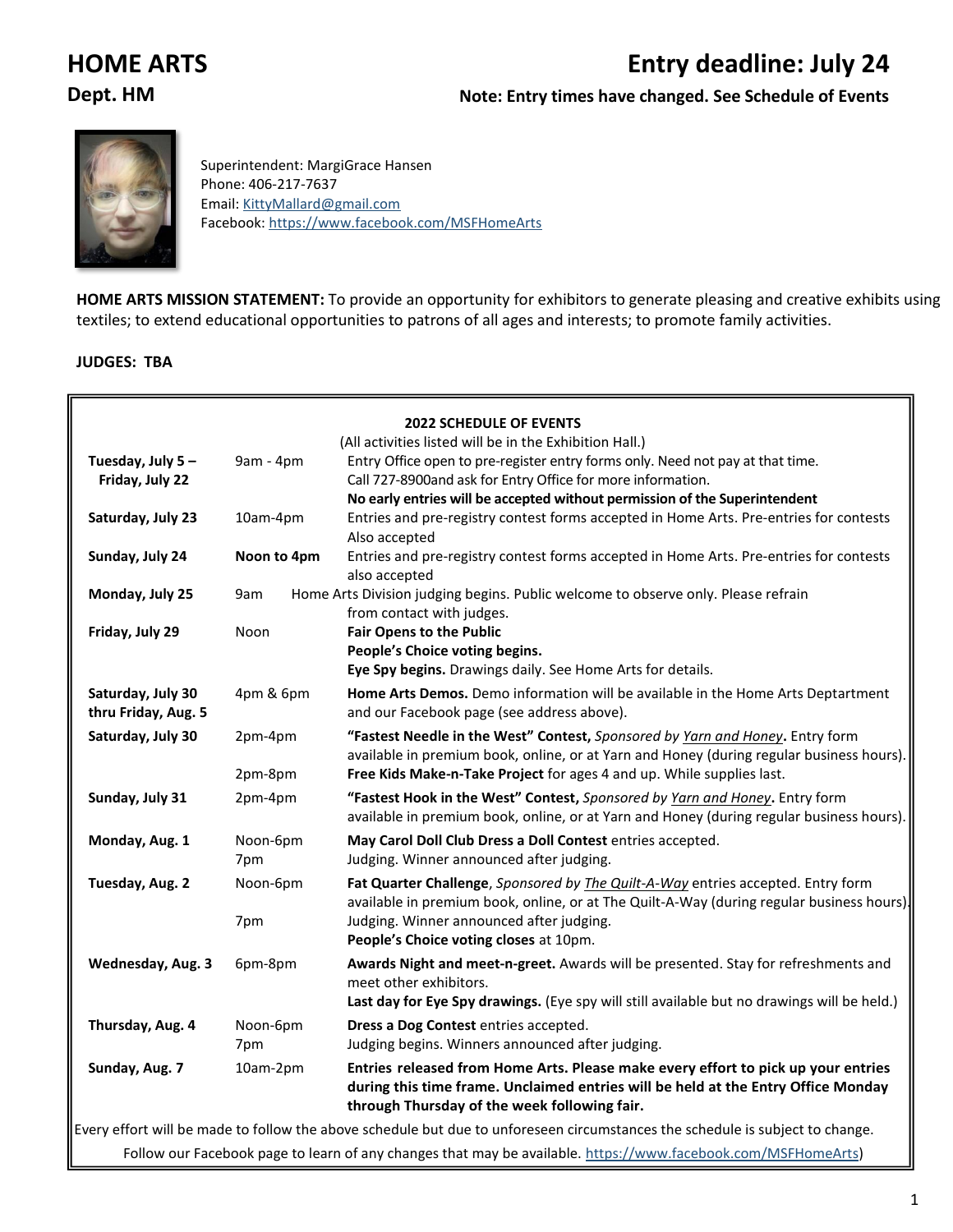#### **PREMIUMS**

#### ATTENTION EXHIBITIORS

The Entry office will process judging results as quickly as possible after completion of judging. Please allow 3 to 5 days. Notice will be posted in departments when premium checks are processed and ready in the Entry Office. The **Entry Office** will be open from **July 29th through August 6th (8am to 6pm) and August 7th through August 11th (9am to 4pm)**. Every effort should be made to collect your Premium Checks between these times. Premium Checks of \$399.99 or less can be cashed during these times in the Entry Office. All remaining Premium Checks will be mailed to you in the name and at the address provided by you on the entry form. The Montana State Fair will only mail premium checks.

#### **NOTE: A W9 must be filled out each year if either of the following apply to you:**

- **You have had changes to your name or address**
- **You are a first-time exhibitor at the Montana State Fair**

#### **Rules & Regulations**

- 1. All participants at Montana State Fair events are responsible for reading the Montana State Fair GENERAL INFORMATION Section and complying with policies listed therein. This section is located at goexpopark.com under the Montana State Fair tab.
- 2. AGREEMENT TO ALL RULES AND REGULATIONS HEREIN STATED IS UNDERSTOOD WHEN THE EXHIBITIOR SUMITS GENERAL ENTRY FORM.
- 3. All entrants must complete a W9 form at time of entry to receive any premiums.
- 4. **All exhibitors may purchase admittance tickets.** Adult and Youth exhibitors may purchase an Exhibitor's Packet for \$20 good for 10 admissions for Fair week. With purchase of first Exhibitor's Packet, additional free passes are issued for every \$50 of entry fees. Exhibitors may purchase individual tickets for \$4 each.
- 5. No pre-entries will be accepted. Pre-entry FORMS are encouraged. It will take less time to process the entries on Entry Day.
- 6. ANY ARTICLES PREVIOUSLY EXHIBITED AT STATE FAIR WILL NOT BE ACCEPTED.
- 7. ITEMS IN THE HOME ARTS DEPARTMENT MUST BE COMPLETELY OR PREDOMINANTLY CONSTRUCTED OF TEXTILES. (SEE #5 EXHIBITOR'S TIPS.) NO EXCEPTIONS WILL BE PERMITTED.
- 8. No live plants may be entered with articles nor will articles made of food be accepted.
- 9. ARTICLES ENTERED MAY NOT BE PICKED UP BEFOR THE STATED RELEASE DATE AND TIME. See schedule.
- 10. At the superintendent's discretion, items entered may be transferred to a more appropriate class prior to judging.
- 11. When there is competition, articles may be awarded first, second, and third or no premium, according to the merits of the article. No premium will be awarded when the article is unworthy, even if there is no competition.
- 12. No Best of Show prizes will be awarded if there are no items worthy of a special award.
- 13. Articles must be the exhibitor's work. No premiums will be allowed on articles purchased, received as gifts, or borrowed.
- 14. Honorable mention ribbons will be awarded for meritorious work deserving of recognition, but no cash will be given for any award other than those listed in the premium book.
- 15. EXHIBITORS MAY ENTER NO MORE THAN TWO ITEMS PER CLASS.
- 16. \*Exhibitors are limited to entering items in ONE DIVISION CLASS ONLY (i.e. Open Class, Golden Age, Special Exhibitor, Youth, or Junior.)
- 17. Contest Entries are separate from Division Entries and will NOT be judged in both categories.
- 18. Knit and crocheted articles must be blocked.
- 19. Cross stitch pictures must be evenly stretched with a neatly finished back and ready to hang. These need not be done professionally.
- 20. Wall hangings must be ready to hang. Please provide rod or other hardware if needed.
- 21. Pillow stuffing or form must fill out the corners of the fabric.
- 22. Quilts entered in the Home Arts Department need not be quilted by the exhibitor. Only the work of the exhibitor will be judged. **Please state on entry form if the quilting is done by another person.**
- 23. Articles used prior to fair time must be clean and exhibit ready. State Fair reserves the right to disqualify from entry articles deemed unsuitable for exhibition.
- 24. \*Judges may NOT enter work in category they are judging.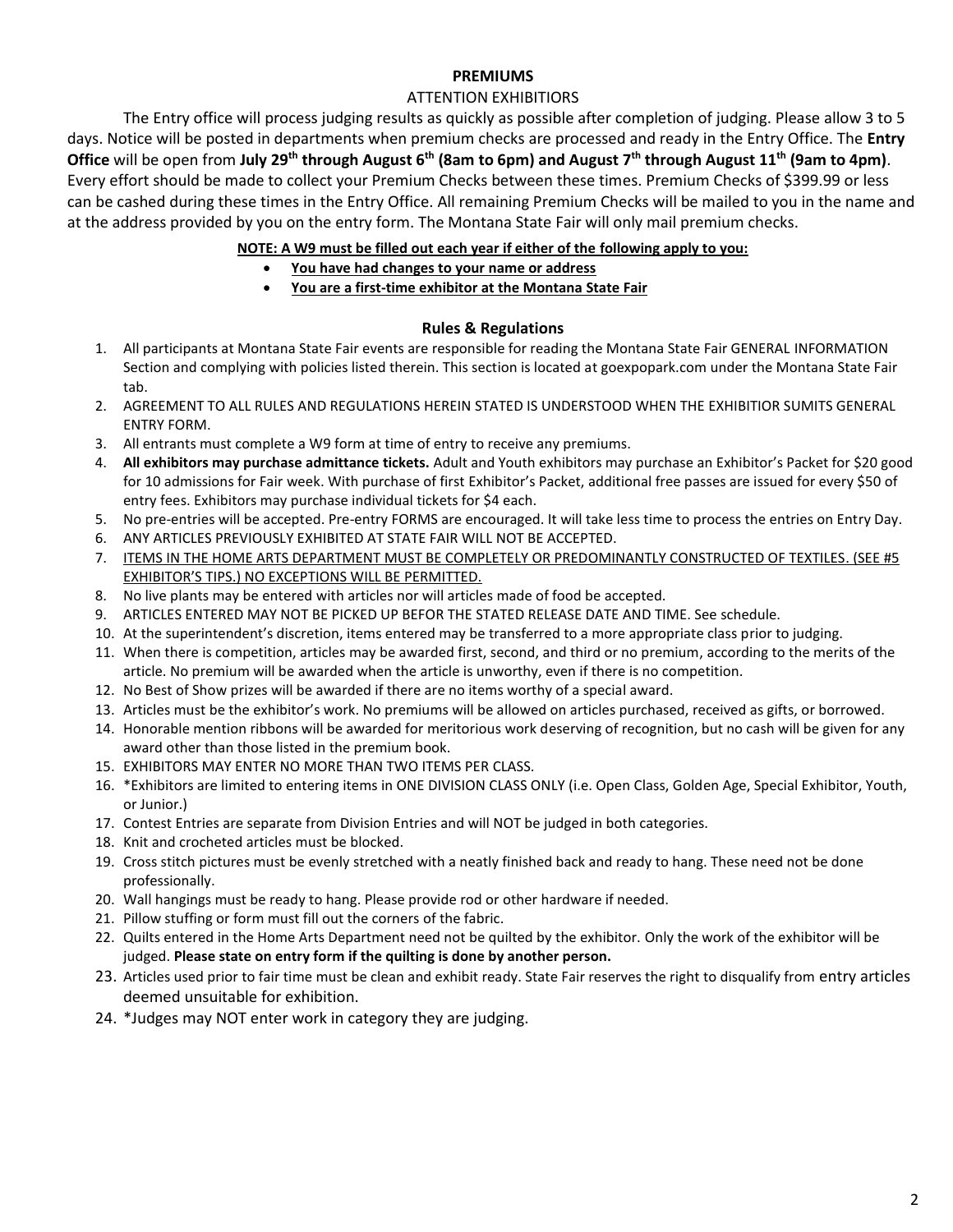#### **CASCADE COUNTY HOMEMAKERS CLUB AWARDS**

#### **Regulations:**

- 1. Club name MUST be listed on entry form.
- 2. Homemaker must be a paid member of a registered Cascade County Homemakers Club to qualify for awards.
- 3. Largest Average Number of Exhibits if figured by total number of club exhibits divided by total number of club members.
- 4. Quality Points are total of ribbon award points divided by the total number of club members: Sweepstakes: 4 points and Blue: 3 points and Red: 2 points and White: 1 point
	- Largest Average Number of Exhibits
		- **1**<sup>st</sup>-\$50 gift card sponsored by Cascade County Homemakers
		- 2<sup>nd</sup>-\$10 gift card sponsored by Cascade County Homemakers
	- Highest Quality Points
		- $\blacksquare$  1<sup>st</sup>-\$50 gift card sponsored by Cascade County Homemakers
		- 2<sup>nd</sup>-\$10 gift card sponsored by Cascade County Homemakers

#### **STATE FAIR AWARDS: Sponsored by Montana State Fair.**

#### **Each Winner will receive premium money and special rosette:**

BEST OF SHOW HOME ARTS-\$25 BEST OF SHOW CROCHETED ARTICLE-\$15 BEST OF SHOW KNITTED ARTICLE-\$15 BEST OF SHOW SEWN ARTICLE-\$15 BEST OF HOUSEHOLD FURNISHINGS-\$15 BEST OF SHOW CROSS STITCH BEST OF SHOW NEEDLEWORK-\$15 BEST OF SHOW DOLLS & TOYS-\$15 BEST OF SHOW VARIETY CRAFT-\$15 BEST OF SHOW SPECIAL EXHIBITOR-\$15 BEST OF SHOW YOUTH & JUNIOR-\$15 GOLDEN AGE LARGEST PREMIUM WINNER-\$10 YOUTH & JUNIOR LARGEST PREMIUM WINNER-\$10 FIRST-TIME EXHIBITOR LARGEST PREMIUM WINNER-\$10 BEST MONTANA THEME-\$10 SUPERINTENDENT'S CHOICE-\$10 PEOPLE'S CHOICE-\$10

#### **SPONSORED AWARDS**

#### **Yarn and Honey**

- Fastest Needle in the West
- Fastest Hook in the West

#### **May Carol Doll Club**

#### May Carol Doll Club Dress a Doll Contest

#### **The Quilt-A-Way**

• Fat Quarter Challenge

#### **MargiGrace Hansen**

Dress a Dog Contest

#### **EXHIBITOR'S TIPS!**

- These tips will help you get your entries exhibit ready.
- 1. Look through the judging criteria on the Scorecards page for an idea of what is considered during judging.
- 2. If garment appears to be out of proportion, please include a picture of the garment being worn. This will aid the judges and insure fairness of their determination.
- 3. Check all edges of article for threads or yarn sticking out. Cut or tuck in where appropriate.
- 4. Due to space constraints, accessories for items to be exhibited will be accepted by superintendent permission only.
- 5. Textile: a flexible material made by creating an interlocking network of yarns or threads, which are produced by spinning raw fibers into long and twisted lengths. Textiles are then formed by weaving, knitting, crocheting, knotting, tatting, felting, bonding, or braiding these yarns together.
- 6. Needle felting: a process that uses barbed needles to interlock wool fibers to form a more condensed material. Felting: the process using hot water, soap, and some form of agitation to cause the fibers to open up and then bind together. Felt: a kind of cloth made by rolling and pressing wool or another suitable textile accompanied by the application of moisture or heat, which causes the constituent fibers to mat together to create a smooth surface.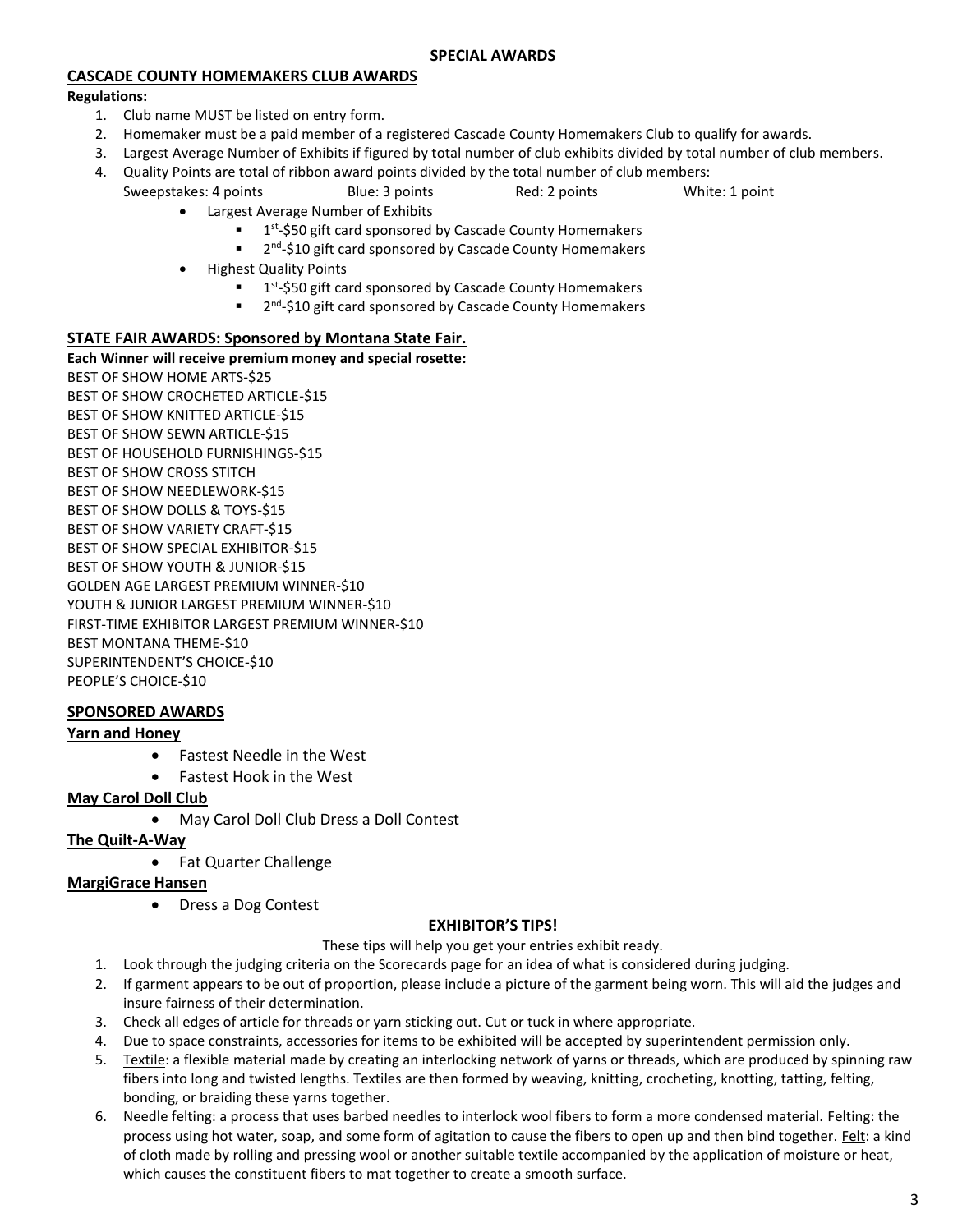#### **SCORECARDS**

(Calculated for a possible total of 100%.)

|                                       | <b>SEWING</b>                                          |
|---------------------------------------|--------------------------------------------------------|
| Individuality of design               | 20%                                                    |
| Color/fabric suitable for design      | 20%                                                    |
| Finishing technique                   | 10%                                                    |
| Difficulty                            | 10%                                                    |
| Workmanship                           | 40%                                                    |
|                                       |                                                        |
|                                       | <b>KNITTING</b>                                        |
| Individuality of design               | 20%<br>20%                                             |
| Color/Texture/Harmony                 |                                                        |
| Technique appropriate for design      | 10%                                                    |
| Difficulty                            | 10%                                                    |
| Workmanship                           | 40%                                                    |
|                                       | <b>HOUSEHOLD FURNISHINGS</b>                           |
| Workmanship                           | 35%                                                    |
| Difficulty                            | 25%                                                    |
| Appropriateness of materials used     | 15%                                                    |
| Overall appearance                    | 25%                                                    |
|                                       | <b>NEEDLEWORK (CROSS STITCH)</b>                       |
| Stitching technique                   | 35%                                                    |
| Individuality of design               | 5%                                                     |
| Color harmony                         | 5%                                                     |
| Appeal of finishing (framing/matting) | 15%                                                    |
| Technique appropriate for design      | 15%                                                    |
| Difficulty                            | 25%                                                    |
|                                       |                                                        |
|                                       | NEEDLEWORK (HARDANGER, TATTING, HAND EMBROIDERY, etc.) |
| Stitching technique                   | 35%                                                    |
| Individuality of design               | 5%                                                     |
| Color harmony                         | 15%                                                    |
| Appeal of finishing                   | 15%                                                    |
| Technique appropriate for design      | 20%                                                    |
| Difficulty                            | 10%                                                    |
|                                       | <b>DOLLS &amp; TOYS</b>                                |
| Individuality of design               | 20%                                                    |
| Workmanship                           | 20%                                                    |
| Difficulty                            | 40%                                                    |
| Appropriateness of materials used     | 10%                                                    |
| Overall appearance                    | 10%                                                    |
|                                       |                                                        |
|                                       | <b>VARIETY CRAFTS</b>                                  |
| Workmanship                           | 40%                                                    |
| Difficulty                            | 30%                                                    |
| Appropriateness of materials used     | 15%                                                    |
| Overall appearance                    | 15%                                                    |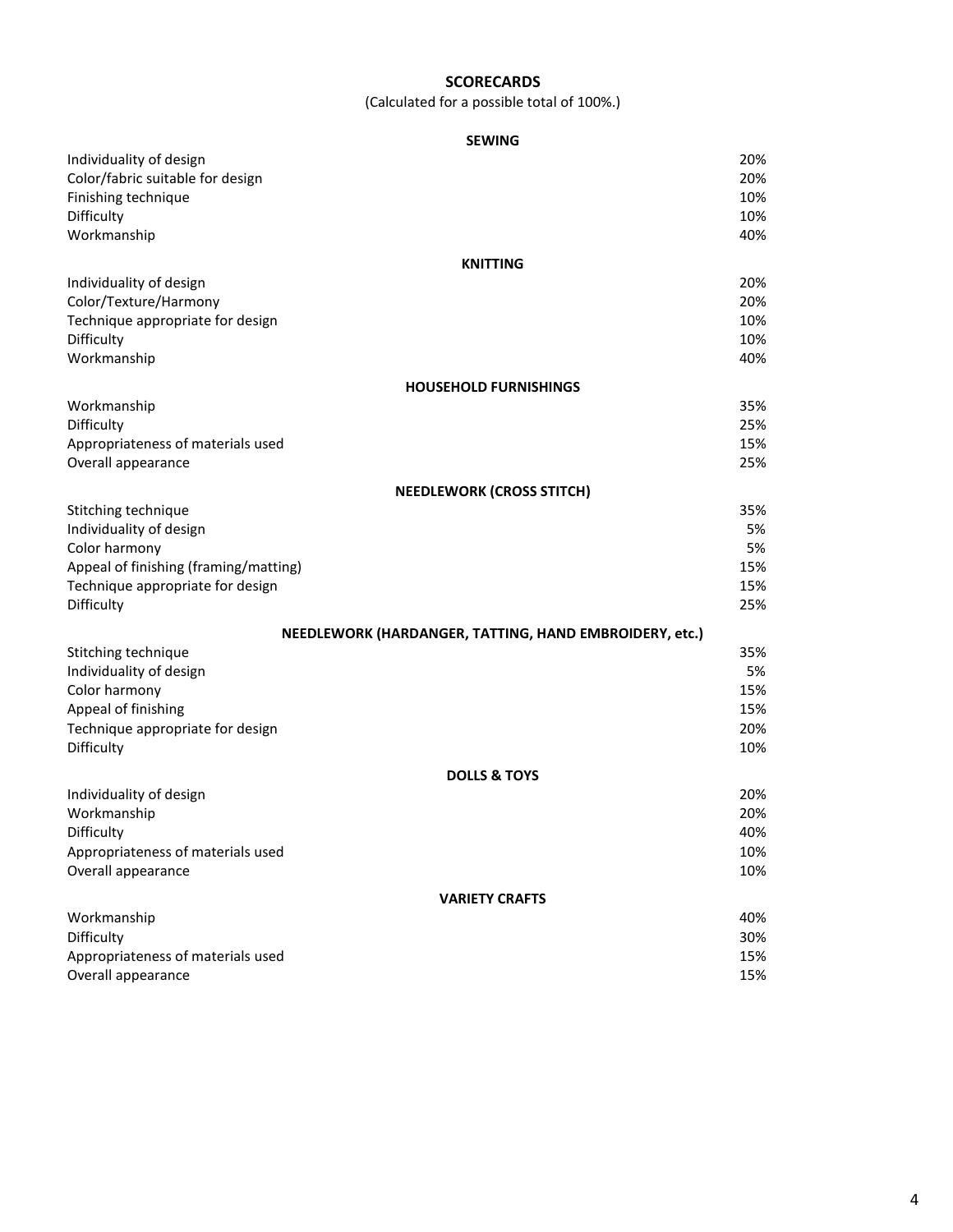**DIVISION 1: CROCHETED WEARABLES & ACCESSORIES DIVISION 2: KNITTED WEARABLES & ACCESSORIES DIVISION 3: MACHINE SEWN WEARABLES & ACCESSORIES DIVISION 4: CROCHETED HOUSEHOLD FURNISHINGS DIVISION 5: KNITTED HOUSEHOLD FURNISHINGS DIVISION 6: MACHINE SEWN HOUSEHOLD FURNISHINGS DIVISION 7: NEEDLEWORK DIVISION 8: DOLLS and TOYS DIVISION 9: VARIETY CRAFTS DIVISION 10: SPECIAL EXHIBITOR DIVISION 11: YOUTH (13 & under) and JUNIOR (13-18)**

#### *DIVISION 1: CROTCHETED WEARABLES & ACCESSORIES*

#### **ADULT WEAR CROTCHED**

| $HM-1-$ (class #)                     |                                        |                          |                             |                     |                              |
|---------------------------------------|----------------------------------------|--------------------------|-----------------------------|---------------------|------------------------------|
| Entry Fee: \$1.25                     |                                        |                          |                             |                     |                              |
|                                       | Premiums: 1st-\$6, 2nd-\$4, 3rd-\$2    |                          |                             |                     |                              |
| Open class                            | Golden class                           |                          | Open class                  | Golden class        |                              |
| 100                                   | 200                                    | Hat                      | 105                         | 205                 | Vest or T-Shirt              |
| 101                                   | 201                                    | Purse or Bag             | 106                         | 206                 | Any of the above felted      |
| 102                                   | 202                                    | Jewelry                  | 107                         | 207                 | Any other Crocheted          |
| 103                                   | 203                                    | Scarf                    |                             |                     | article not listed           |
| 104                                   | 204                                    | Shawl or Shrug           |                             |                     |                              |
| $HM-1-$ (class #)                     |                                        |                          |                             |                     |                              |
| Entry Fee: \$1.25                     |                                        |                          |                             |                     |                              |
|                                       | Premiums: 1st-\$8, 2nd-\$6, 3rd-\$4    |                          |                             |                     |                              |
| Open class                            | Golden class                           |                          | Open class                  | Golden class        |                              |
| 110                                   | 210                                    | <b>Mittens or Gloves</b> | 113                         | 213                 | Slippers                     |
| 111                                   | 211                                    | Poncho                   | 114                         | 214                 | Any of the above felted      |
| 112                                   | 212                                    | Socks                    |                             |                     |                              |
| $HM-1-$ (class #)                     |                                        |                          |                             |                     |                              |
| Entry Fee: \$1.25                     |                                        |                          |                             |                     |                              |
|                                       | Premiums: 1st-\$10, 2nd-\$8, 3rd-\$6   |                          |                             |                     |                              |
| Open class                            | Golden class                           |                          | Open class                  | <b>Golden class</b> |                              |
| 116                                   | 216                                    | Sweater, Cardigan        | 118                         | 218                 | Any of the above felted      |
| 117                                   | 217                                    | Sweater, Pullover        |                             |                     |                              |
|                                       |                                        |                          |                             |                     |                              |
|                                       |                                        |                          | <b>CHILD WEAR CROTCHED</b>  |                     |                              |
| $HM-1-$ (class#)<br>Entry Fee: \$1.25 |                                        |                          |                             |                     |                              |
|                                       | Premiums: 1st-\$6, 2nd-\$4, 3rd-\$2    |                          |                             |                     |                              |
| Open class                            | Golden class                           |                          | Open class                  | <b>Golden class</b> |                              |
| 120                                   | 220                                    | Hat or Scarf             | 122                         | 222                 | Any other Child Wear not     |
| 121                                   | 221                                    | Vest or T-Shirt          |                             |                     | listed                       |
| $HM-1-$ (class#)                      |                                        |                          |                             |                     |                              |
| Entry Fee: \$1.25                     |                                        |                          |                             |                     |                              |
|                                       | Premiums: 1st-\$8, 2nd-\$6, 3rd-\$4    |                          |                             |                     |                              |
| Open class                            | Golden class                           |                          | Open class                  | Golden class        |                              |
| 125                                   | 225                                    | <b>Dress</b>             | 128                         | 228                 | Slippers                     |
| 126                                   | 226                                    | <b>Mittens or Gloves</b> | 129                         | 229                 | Sweater                      |
| 127                                   | 227                                    | Socks                    |                             |                     |                              |
|                                       |                                        |                          |                             |                     |                              |
|                                       |                                        |                          | <b>INFANT WEAR CROTCHED</b> |                     |                              |
| $HM-1-$ (class#)                      |                                        |                          |                             |                     |                              |
| Entry Fee: \$1.25                     |                                        |                          |                             |                     |                              |
|                                       | Premiums: 1st-\$5, 2nd-\$3, 3rd-\$1.25 |                          |                             |                     |                              |
| Open class                            | <b>Golden class</b>                    |                          | Open class                  | Golden class        |                              |
| 132                                   | 232                                    | Bib                      | 135                         | 235                 | Any other Infant article not |
| 133                                   | 233                                    | Bonnet or Hat            |                             |                     | listed                       |

134 234 Booties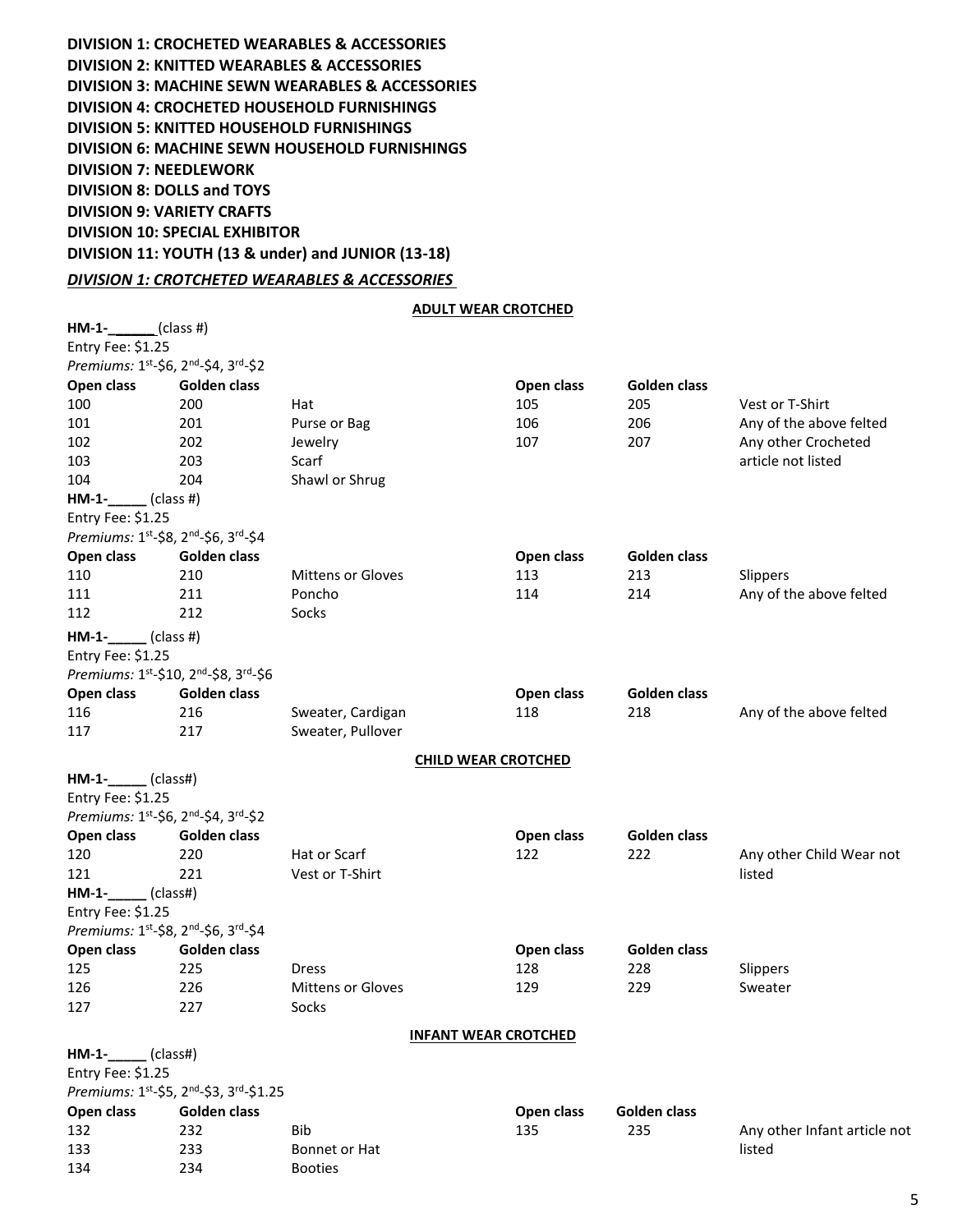| $HM-1$ -______(class#)               |                                        |                                                        |                            |            |                     |                             |
|--------------------------------------|----------------------------------------|--------------------------------------------------------|----------------------------|------------|---------------------|-----------------------------|
| Entry Fee: \$1.25                    |                                        |                                                        |                            |            |                     |                             |
| Premiums: 1st-\$6-2nd-\$4, 3rd-\$2   |                                        |                                                        |                            |            |                     |                             |
| Open class                           | Golden class                           |                                                        |                            |            |                     |                             |
| 137                                  | 237                                    | <b>Bunting</b>                                         |                            |            |                     |                             |
| 138                                  | 238                                    | Ensemble                                               |                            |            |                     |                             |
|                                      |                                        |                                                        | PET WEAR CROTCHED          |            |                     |                             |
| $HM-1-$ (class#)                     |                                        |                                                        |                            |            |                     |                             |
|                                      |                                        |                                                        |                            |            |                     |                             |
| Entry Fee: \$1.25                    |                                        |                                                        |                            |            |                     |                             |
|                                      | Premiums: 1st-\$5, 2nd-\$3, 3rd-\$1.25 |                                                        |                            |            |                     |                             |
| Open class                           | <b>Golden class</b>                    |                                                        |                            |            |                     |                             |
| 130                                  | 230                                    | Any Pet wearable article                               |                            |            |                     |                             |
|                                      |                                        | <b>DIVISION 2: KNITTED WEARABLES &amp; ACCESSORIES</b> |                            |            |                     |                             |
|                                      |                                        |                                                        |                            |            |                     |                             |
|                                      |                                        |                                                        | <b>ADULT WEAR KNITTED</b>  |            |                     |                             |
| $HM-2$ -_____(class#)                |                                        |                                                        |                            |            |                     |                             |
| Entry Fee: \$1.25                    |                                        |                                                        |                            |            |                     |                             |
| Premiums: 1st-\$6, 2nd-\$4, 3rd-\$2  |                                        |                                                        |                            |            |                     |                             |
| Open class                           | Golden class                           |                                                        |                            | Open class | Golden class        |                             |
| 100                                  | 200                                    | Hat                                                    |                            | 105        | 205                 | Vest or T-Shirt             |
| 101                                  | 201                                    | Jewelry                                                |                            | 106        | 206                 | Any of the above felted     |
| 102                                  | 202                                    | Purse or Bag                                           |                            | 107        | 207                 | Any other crocheted article |
| 103                                  | 203                                    | Scarf                                                  |                            |            |                     | not listed                  |
| 104                                  | 204                                    | Shawl or Shrug                                         |                            |            |                     |                             |
|                                      |                                        |                                                        |                            |            |                     |                             |
| $HM-2$ -_____(class#)                |                                        |                                                        |                            |            |                     |                             |
| Entry Fee: \$1.25                    |                                        |                                                        |                            |            |                     |                             |
| Premiums: 1st-\$8, 2nd-\$6, 3rd-\$4  |                                        |                                                        |                            |            |                     |                             |
| Open class                           | Golden class                           |                                                        |                            | Open class | Golden class        |                             |
| 110                                  | 210                                    | <b>Mittens or Gloves</b>                               |                            | 113        | 213                 | Slippers                    |
| 111                                  | 211                                    | Poncho                                                 |                            | 114        | 214                 | Any of the above felted     |
| 112                                  | 212                                    | Socks                                                  |                            |            |                     |                             |
| $HM-2$ - $\qquad$ (class#)           |                                        |                                                        |                            |            |                     |                             |
| Entry Fee: \$1.25                    |                                        |                                                        |                            |            |                     |                             |
| Premiums: 1st-\$10, 2nd-\$8, 3rd-\$6 |                                        |                                                        |                            |            |                     |                             |
|                                      |                                        |                                                        |                            |            |                     |                             |
| Open class                           | Golden class                           |                                                        |                            | Open class | <b>Golden class</b> |                             |
| 116                                  | 216                                    | Sweater, Cardigan                                      |                            | 118        | 218                 | Any of the above felted     |
| 117                                  | 217                                    | Sweater, Pullover                                      |                            |            |                     |                             |
|                                      |                                        |                                                        | <b>CHILD WEAR KNITTED</b>  |            |                     |                             |
| HM-2-_____(class#)                   |                                        |                                                        |                            |            |                     |                             |
| Entry Fee: \$1.25                    |                                        |                                                        |                            |            |                     |                             |
| Premiums: 1st-\$6, 2nd-\$4, 3rd-\$2  |                                        |                                                        |                            |            |                     |                             |
| Open class                           | Golden class                           |                                                        |                            | Open class | Golden class        |                             |
| 120                                  | 220                                    | Hat or Scarf                                           |                            | 122        | 222                 | Any other Child Wear        |
| 121                                  | 221                                    | Vest or T-Shirt                                        |                            |            |                     | article not listed          |
|                                      |                                        |                                                        |                            |            |                     |                             |
| $HM-2-$ (class#)                     |                                        |                                                        |                            |            |                     |                             |
| Entry Fee: \$1.25                    |                                        |                                                        |                            |            |                     |                             |
| Premiums: 1st-\$8, 2nd-\$6, 3rd-\$4  |                                        |                                                        |                            |            |                     |                             |
| Open class                           | Golden class                           |                                                        |                            | Open class | Golden class        |                             |
| 125                                  | 225                                    | <b>Dress</b>                                           |                            | 128        | 228                 | Slippers                    |
| 126                                  | 226                                    | <b>Mittens or Gloves</b>                               |                            | 129        | 229                 | Sweater                     |
| 127                                  | 227                                    | Socks                                                  |                            |            |                     |                             |
|                                      |                                        |                                                        |                            |            |                     |                             |
|                                      |                                        |                                                        | <b>INFANT WEAR KNITTED</b> |            |                     |                             |
| HM-2-_____(class#)                   |                                        |                                                        |                            |            |                     |                             |
| Entry Fee: \$1.25                    |                                        |                                                        |                            |            |                     |                             |
|                                      | Premiums: 1st-\$5, 2nd-\$3, 3rd-\$1.25 |                                                        |                            |            |                     |                             |
| Open class                           | Golden class                           |                                                        |                            | Open class | Golden class        |                             |
| 132                                  | 232                                    | Bib                                                    |                            | 135        | 235                 | Any other Infant article    |
| 133                                  | 233                                    | Bonnet or Hat                                          |                            |            |                     | not listed                  |
| 134                                  | 234                                    | <b>Booties</b>                                         |                            |            |                     |                             |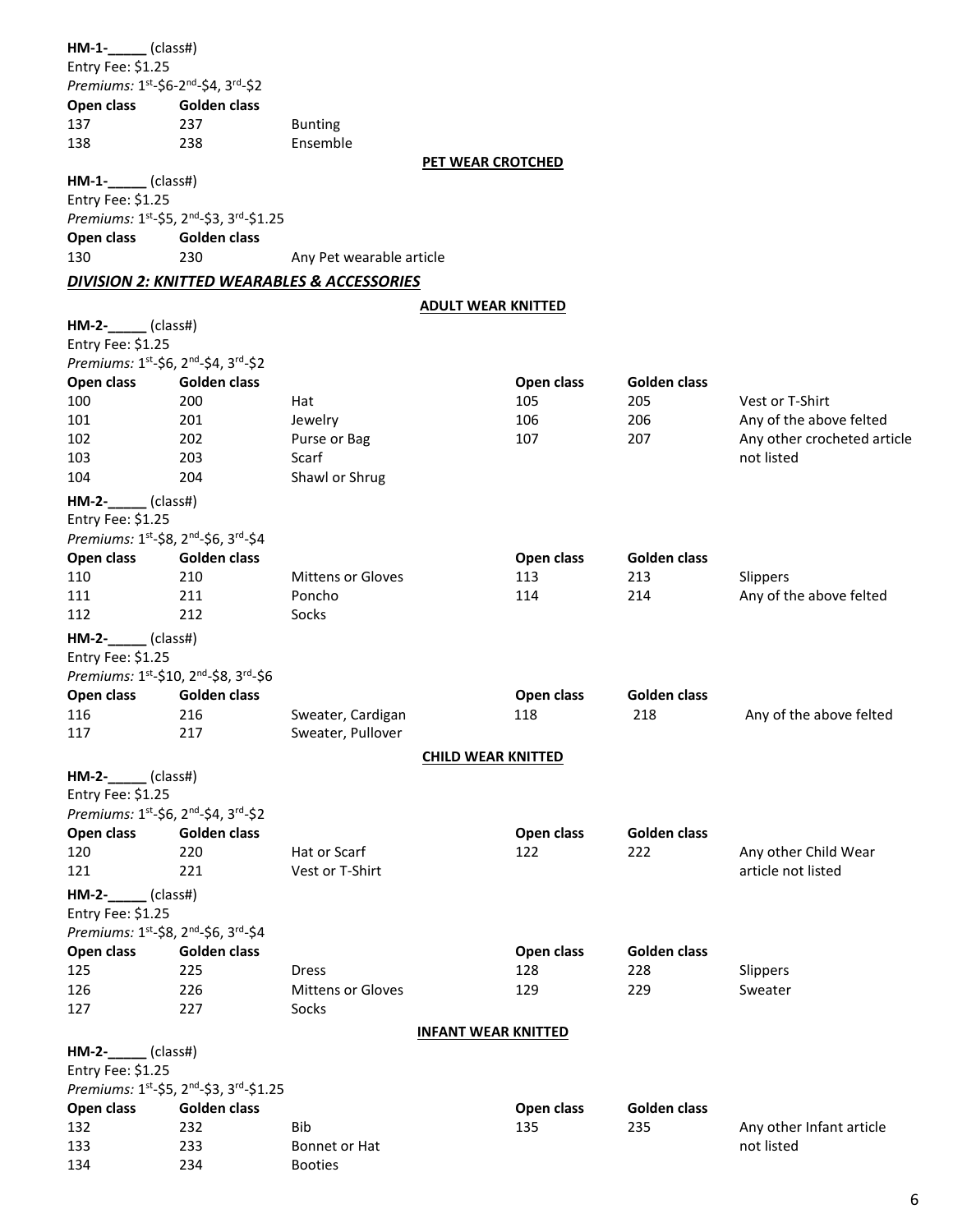| $HM-2-$ (class#)<br>Entry Fee: \$1.25<br>Open class<br>138 | Premiums: 1st-\$6-2nd-\$4, 3rd-\$2<br>Golden class<br>238 | <b>Bunting</b>                                   |                                 |              |                          |
|------------------------------------------------------------|-----------------------------------------------------------|--------------------------------------------------|---------------------------------|--------------|--------------------------|
| 139                                                        | 239                                                       | Ensemble                                         |                                 |              |                          |
|                                                            |                                                           |                                                  | PET WEAR KNITTED                |              |                          |
| HM-2-_____(class#)<br>Entry Fee: \$1.25                    | Premiums: 1st-\$5, 2nd-\$3, 3rd-\$1.25                    |                                                  |                                 |              |                          |
| Open class                                                 | Golden class                                              |                                                  |                                 |              |                          |
| 132                                                        | 232                                                       | Any Pet wearable article                         |                                 |              |                          |
|                                                            |                                                           | DIVISION 3: MACHINE SEWN WEARABLES & ACCESSORIES |                                 |              |                          |
|                                                            |                                                           |                                                  | <b>ADULT WEAR MACHINE SEWN</b>  |              |                          |
| $HM-3$ -_____(class#)                                      |                                                           |                                                  |                                 |              |                          |
| Entry Fee: \$1.25                                          |                                                           |                                                  |                                 |              |                          |
|                                                            | Premiums: 1st-\$6, 2nd-\$4, 3rd-\$2                       |                                                  |                                 |              |                          |
| Open class                                                 | Golden class                                              |                                                  | Open class                      | Golden class |                          |
| 100                                                        | 200                                                       | Apron                                            | 103                             | 203          | Scarf                    |
| 101                                                        | 201                                                       | Cap or Hat                                       | 104                             | 204          | Shawl or Cape            |
| 102                                                        | 202                                                       | Purse or Bag                                     | 105                             | 205          | Vest                     |
| $HM-3$ - $\_\_\_\_$ (class#)                               |                                                           |                                                  |                                 |              |                          |
| Entry Fee: \$1.25                                          |                                                           |                                                  |                                 |              |                          |
|                                                            | Premiums: 1st-\$8, 2nd-\$6, 3rd-\$4                       |                                                  |                                 |              |                          |
| Open class                                                 | Golden class                                              |                                                  | Open class                      | Golden class |                          |
| 108                                                        | 208                                                       | <b>Blouse or Shirt</b>                           | 113                             | 213          | Pants                    |
| 109                                                        | 209                                                       | Costume                                          | 114                             | 214          | Shorts or Skort          |
| 110                                                        | 210                                                       | Dress, everyday                                  | 115                             | 215          | Skirt                    |
| 111                                                        | 211                                                       | Jeans                                            | 116                             | 216          | Any other Adult wear not |
| 112                                                        | 212                                                       | Mittens or Gloves                                |                                 |              | listed                   |
|                                                            |                                                           |                                                  |                                 |              |                          |
| $HM-3$ -_____(class#)                                      |                                                           |                                                  |                                 |              |                          |
| Entry Fee: \$1.25                                          |                                                           |                                                  |                                 |              |                          |
|                                                            | Premiums: 1st-\$10, 2nd-\$8, 3rd-\$6                      |                                                  |                                 |              |                          |
| Open class                                                 | Golden class                                              |                                                  |                                 |              |                          |
| 118                                                        | 218                                                       | Coat or Jacket                                   |                                 |              |                          |
| 119                                                        | 219                                                       | Dress, Formal or Bridal                          |                                 |              |                          |
| 120                                                        | 220                                                       | Ensemble                                         |                                 |              |                          |
|                                                            |                                                           |                                                  | <b>CHILD WEAR MACHINE SEWN</b>  |              |                          |
| $HM-3$ - $\_\_\_\_$ (class#)                               |                                                           |                                                  |                                 |              |                          |
| Entry Fee: \$1.25                                          |                                                           |                                                  |                                 |              |                          |
|                                                            | Premiums: 1st-\$6, 2nd-\$4, 3rd-\$2                       |                                                  |                                 |              |                          |
| Open class                                                 | <b>Golden class</b>                                       |                                                  | Open class                      | Golden class |                          |
| 123                                                        | 223                                                       | <b>Blouse or Shirt</b>                           | 128                             | 228          | Skirt                    |
| 124                                                        | 224                                                       | Cap or Hat                                       | 128                             | 229          | Vest                     |
| 125                                                        | 225                                                       | Dress, everyday                                  | 130                             | 230          | Any other Child wear     |
| 126                                                        | 226                                                       | Pants                                            |                                 |              | small article not listed |
| 127                                                        | 227                                                       | Shorts                                           |                                 |              |                          |
| $HM-3-$                                                    | (class#)                                                  |                                                  |                                 |              |                          |
| Entry Fee: \$1.25                                          |                                                           |                                                  |                                 |              |                          |
|                                                            | Premiums: 1st-\$8, 2nd-\$6, 3rd-\$4                       |                                                  |                                 |              |                          |
| Open class                                                 | Golden class                                              |                                                  | Open class                      | Golden class |                          |
| 133                                                        | 233                                                       | Dress, formal                                    | 136                             | 235          | Any other Child wear     |
| 134                                                        | 234                                                       | Costume                                          |                                 |              | large article not listed |
| 135                                                        | 235                                                       | Mittens or Gloves                                |                                 |              |                          |
|                                                            |                                                           |                                                  | <b>INFANT WEAR MACHINE SEWN</b> |              |                          |
|                                                            |                                                           |                                                  |                                 |              |                          |

**HM-3-\_\_\_\_\_** (class#) Entry Fee: \$1.25 *Premiums:* 1 st -\$5, 2nd -\$3, 3rd -\$1.25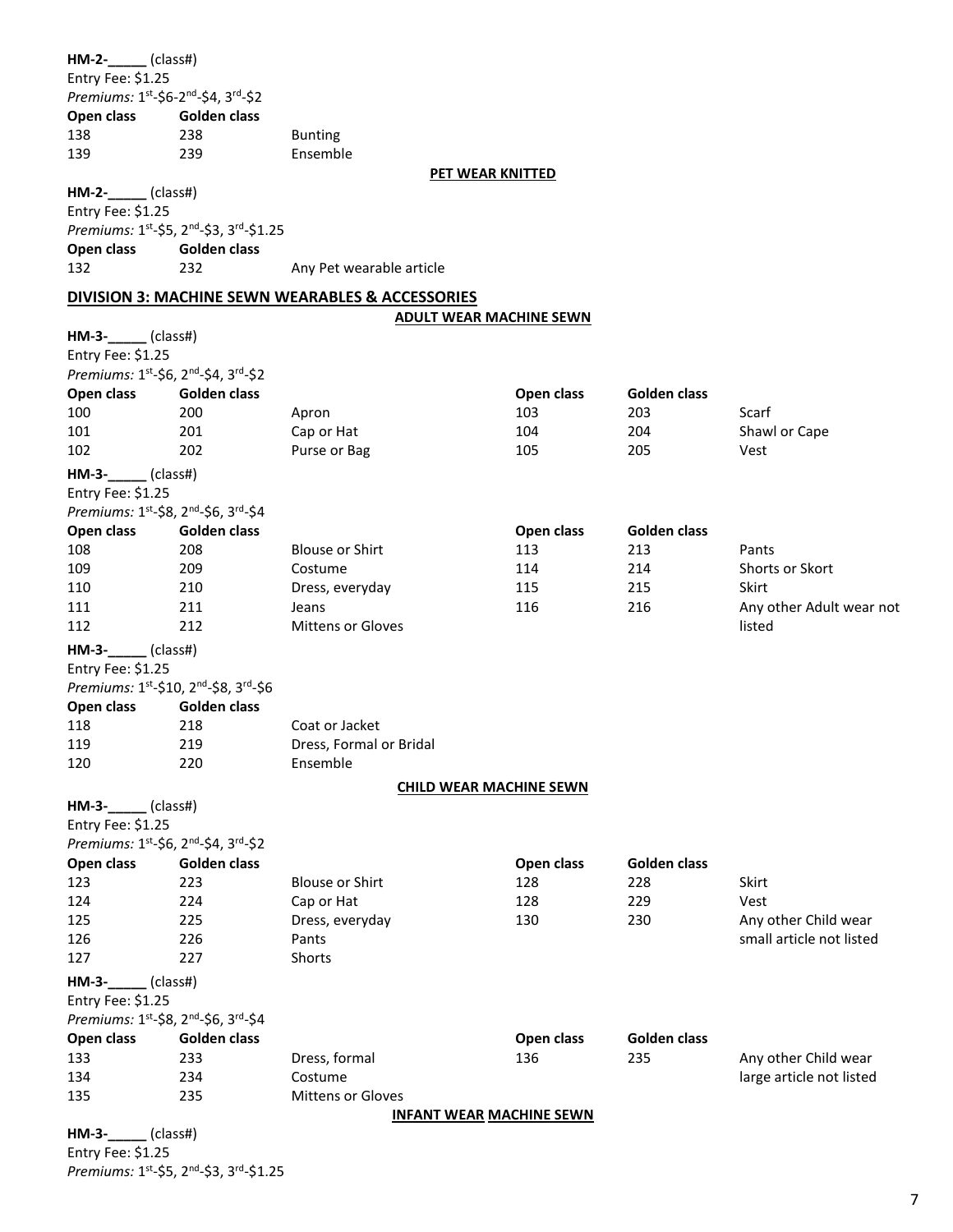| Open class                          | Golden class                           |                                                              |            |              |                       |
|-------------------------------------|----------------------------------------|--------------------------------------------------------------|------------|--------------|-----------------------|
| 138                                 | 238                                    | <b>Bib</b>                                                   |            |              |                       |
| 139                                 | 239                                    | Bonnet, Cap, or Hat                                          |            |              |                       |
| 140                                 | 240                                    | <b>Booties</b>                                               |            |              |                       |
| $HM-3-$ (class#)                    |                                        |                                                              |            |              |                       |
| Premiums: 1st-\$6, 2nd-\$4, 3rd-\$2 |                                        |                                                              |            |              |                       |
| Open class                          | Golden class                           |                                                              | Open class | Golden class |                       |
| 143                                 | 243                                    | <b>Bunting</b>                                               | 146        | 246          | Ensemble              |
| 144                                 | 244                                    | Coat or Jacket                                               | 147        | 247          | Any other Infant wear |
| 145                                 | 245                                    | <b>Dress</b>                                                 |            |              | not listed            |
|                                     |                                        | PET WEAR MACHINE SEWN                                        |            |              |                       |
| $HM-3.8$ - (class#)                 |                                        |                                                              |            |              |                       |
| Entry Fee: \$1.25                   |                                        |                                                              |            |              |                       |
|                                     | Premiums: 1st-\$5, 2nd-\$3, 3rd-\$1.25 |                                                              |            |              |                       |
| 149                                 | 249                                    | Any Pet wearable article                                     |            |              |                       |
|                                     |                                        |                                                              |            |              |                       |
|                                     |                                        | DIVISION 4: CROCHETED HOUSEHOLD FURNISHINGS                  |            |              |                       |
| HM-4-_____(class#)                  |                                        |                                                              |            |              |                       |
| Entry Fee: \$1.25                   |                                        |                                                              |            |              |                       |
|                                     | Premiums: 1st-\$5, 2nd-\$3, 3rd-\$1.25 |                                                              |            |              |                       |
| Open class                          | Golden class                           |                                                              |            |              |                       |
| 100                                 | 200                                    | <b>Bookmark</b>                                              |            |              |                       |
| 101                                 | 201                                    | Centerpiece, dimensional not flat                            |            |              |                       |
| 102                                 | 202                                    | Coasters, set of 2-4                                         |            |              |                       |
| 103                                 | 203                                    | Dishcloth                                                    |            |              |                       |
| 104                                 | 204                                    | Handkerchief trim                                            |            |              |                       |
| 105                                 | 205                                    | Hot pad                                                      |            |              |                       |
| 106                                 | 206                                    | Kitchen towel top                                            |            |              |                       |
| 107                                 | 207                                    | Pet article, household use such as bed, blanket, or placemat |            |              |                       |
| 108                                 | 208                                    | Pillowcase trim                                              |            |              |                       |
| 109                                 | 209                                    | Potholders, set of 2                                         |            |              |                       |
| 110                                 | 210                                    | Table topper                                                 |            |              |                       |
| 111                                 | 211                                    | Any other small Crocheted Household article not listed       |            |              |                       |
| HM-4-_____(class#)                  |                                        |                                                              |            |              |                       |
| Entry Fee: \$1.25                   |                                        |                                                              |            |              |                       |
| Premiums: 1st-\$6, 2nd-\$4, 3rd-\$2 |                                        |                                                              |            |              |                       |
| Open class                          | Golden class                           |                                                              |            |              |                       |
| 115                                 | 215                                    | Baby Afghan                                                  |            |              |                       |
| 116                                 | 216                                    | Lap robe, not to exceed 3'x4'                                |            |              |                       |
| 114                                 | 217                                    | Pillow                                                       |            |              |                       |
| 118                                 | 218                                    | Placemats, set of 2-4                                        |            |              |                       |
| 119                                 | 219                                    | Rug                                                          |            |              |                       |
| 120                                 | 220                                    | Table runner                                                 |            |              |                       |
| 121                                 | 221                                    | Any other medium Crocheted Household article not listed      |            |              |                       |
|                                     |                                        |                                                              |            |              |                       |
| $HM-4-$<br>(class#)                 |                                        |                                                              |            |              |                       |
| Entry Fee: \$1.25                   |                                        |                                                              |            |              |                       |
| Premiums: 1st-\$8, 2nd-\$6, 3rd-\$4 |                                        |                                                              |            |              |                       |
| Open class                          | Golden class                           |                                                              |            |              |                       |
| 124                                 | 224                                    | Doily, Christmas                                             |            |              |                       |
| 125                                 | 225                                    | Doily, Thread 5"to12"                                        |            |              |                       |
| 125                                 | 226                                    | Doily, Thread 13"to20"                                       |            |              |                       |
| 127                                 | 227                                    | Doily, Thread over 20"                                       |            |              |                       |
| 128                                 | 228                                    | Doily, Yarn 5"to12"                                          |            |              |                       |
| 129                                 | 229                                    | Doily, Yarn 13"to20"                                         |            |              |                       |
| 130                                 | 230                                    | Doily, Yarn over 20"                                         |            |              |                       |
| 131                                 | 231                                    | Wall hanging, framed or unframed but finished                |            |              |                       |
| 132                                 | 232                                    | Any other large Crocheted Household article not listed       |            |              |                       |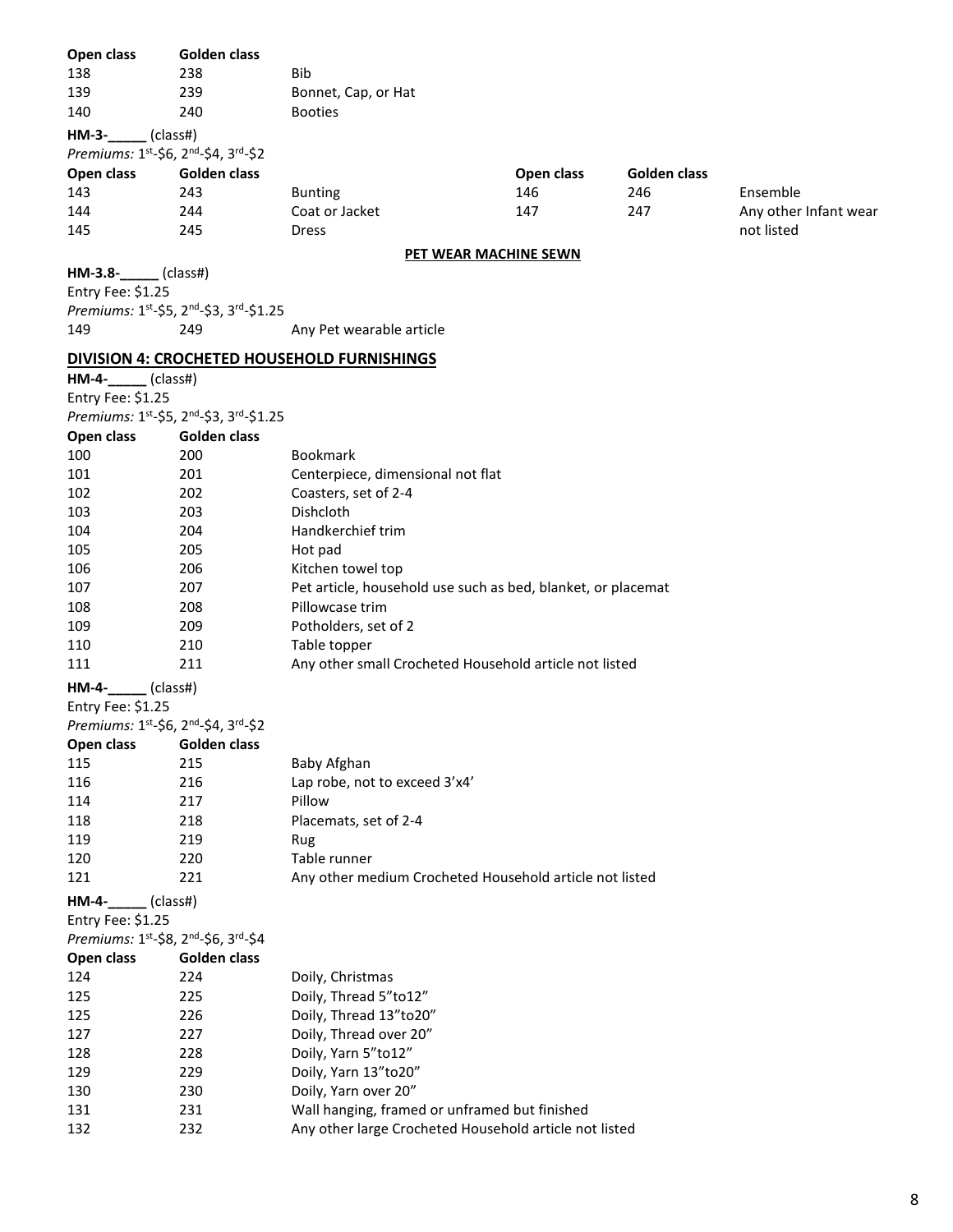| HM-4-_____(class#)                     |              |                                                              |            |                     |                              |
|----------------------------------------|--------------|--------------------------------------------------------------|------------|---------------------|------------------------------|
| Entry Fee: \$1.25                      |              |                                                              |            |                     |                              |
| Premiums: 1st-\$10, 2nd-\$8, 3rd-\$6   |              |                                                              |            |                     |                              |
| Open class                             | Golden class |                                                              | Open class | Golden class        |                              |
| 135                                    | 235          | All crochet lace tablecloth                                  | 138        | 238                 | Afghan, blocked and jointed  |
| 136                                    | 236          | Afghan sampler using at                                      | 139        | 239                 | Afghan not listed            |
| 137                                    | 237          | least 6 different stitches<br>Afghan larger than 3'x4'       | 140        | 240                 | Bedspread                    |
|                                        |              | <b>DIVISION 5: KNITTED HOUSEHOLD FURNISHINGS</b>             |            |                     |                              |
| $HM-5$ -_____(class#)                  |              |                                                              |            |                     |                              |
| Entry Fee: \$1.25                      |              |                                                              |            |                     |                              |
| Premiums: 1st-\$5, 2nd-\$3, 3rd-\$1.25 |              |                                                              |            |                     |                              |
| Open class                             | Golden class |                                                              |            |                     |                              |
| 100                                    | 200          | <b>Bookmark</b>                                              |            |                     |                              |
| 101                                    | 201          | Centerpiece, dimensional not flat                            |            |                     |                              |
| 102                                    | 202          | Coasters, set of 2-4                                         |            |                     |                              |
|                                        |              | Dishcloth                                                    |            |                     |                              |
| 103                                    | 203          | Handkerchief trim                                            |            |                     |                              |
| 104                                    | 204          |                                                              |            |                     |                              |
| 105                                    | 205          | Hot pad                                                      |            |                     |                              |
| 106                                    | 206          | Kitchen towel top                                            |            |                     |                              |
| 107                                    | 207          | Pet article, household use such as bed, blanket, or placemat |            |                     |                              |
| 108                                    | 208          | Pillowcase trim                                              |            |                     |                              |
| 109                                    | 209          | Potholders, set of 2                                         |            |                     |                              |
| 110                                    | 210          | Table topper                                                 |            |                     |                              |
| 111                                    | 211          | Any other small Knitted Household article not listed         |            |                     |                              |
| HM-5-_____(class#)                     |              |                                                              |            |                     |                              |
| Entry Fee: \$1.25                      |              |                                                              |            |                     |                              |
| Premiums: 1st-\$6, 2nd-\$4, 3rd-\$2    |              |                                                              |            |                     |                              |
| Open class                             | Golden class |                                                              | Open class | Golden class        |                              |
| 115                                    | 215          | Baby Afghan                                                  | 119        | 219                 | Rug                          |
| 116                                    | 216          | Lap robe, not to exceed 3'x4'                                | 120        | 220                 | Table runner                 |
| 117                                    | 217          | Placemats, set of 2-4                                        | 121        | 221                 | Any other medium Knitted     |
| 118                                    | 218          | Pillow                                                       |            |                     | Household article not listed |
| HM-5-_____(class#)                     |              |                                                              |            |                     |                              |
| Entry Fee: \$1.25                      |              |                                                              |            |                     |                              |
| Premiums: 1st-\$8, 2nd-\$6, 3rd-\$4    |              |                                                              |            |                     |                              |
| Open class                             | Golden class |                                                              | Open class | <b>Golden class</b> |                              |
| 124                                    | 224          | Doily, Christmas                                             | 130        | 230                 | Doily, Yarn over 20"         |
| 125                                    | 225          | Doily, Thread 5"to12"                                        | 131        | 231                 |                              |
|                                        |              | Doily, Thread 13"to20"                                       |            |                     | Wall hanging, framed or      |
| 126                                    | 226          |                                                              |            |                     | unframed                     |
| 127                                    | 227          | Doily, Thread over 20"                                       | 132        | 232                 | Any other large Knitted      |
| 128                                    | 228          | Doily, Yarn 5"to12"                                          |            |                     | Household article not listed |
| 129                                    | 229          | Doily, Yarn 13"to20"                                         |            |                     |                              |
| $HM-5$ - $\qquad$<br>$\_$ (class#)     |              |                                                              |            |                     |                              |
| Entry Fee: \$1.25                      |              |                                                              |            |                     |                              |
| Premiums: 1st-\$10, 2nd-\$8, 3rd-\$6   |              |                                                              |            |                     |                              |
| Open class                             | Golden class |                                                              |            |                     |                              |
| 135                                    | 235          | Afghan sampler using at least 6 different stitches           |            |                     |                              |
| 136                                    | 236          | Afghan larger than 3'x4'                                     |            |                     |                              |
| 137                                    | 237          | Afghan, blocked and jointed                                  |            |                     |                              |
| 138                                    | 238          | Afghan not listed                                            |            |                     |                              |
| 139                                    | 239          | Bedspread                                                    |            |                     |                              |
|                                        |              | <b>DIVISION 6: MACHINE SEWN HOUSEHOLD FURNISHINGS</b>        |            |                     |                              |
| $HM-6$ - $\qquad$ (class#)             |              |                                                              |            |                     |                              |
| Entry Fee: \$1.2                       |              |                                                              |            |                     |                              |
| Premiums: 1st-\$5 2nd-\$3, 3rd-\$1.25  |              |                                                              |            |                     |                              |
| Open class                             | Golden class |                                                              |            |                     |                              |
| 100                                    | 200          | Centerpiece, dimensional not flat                            |            |                     |                              |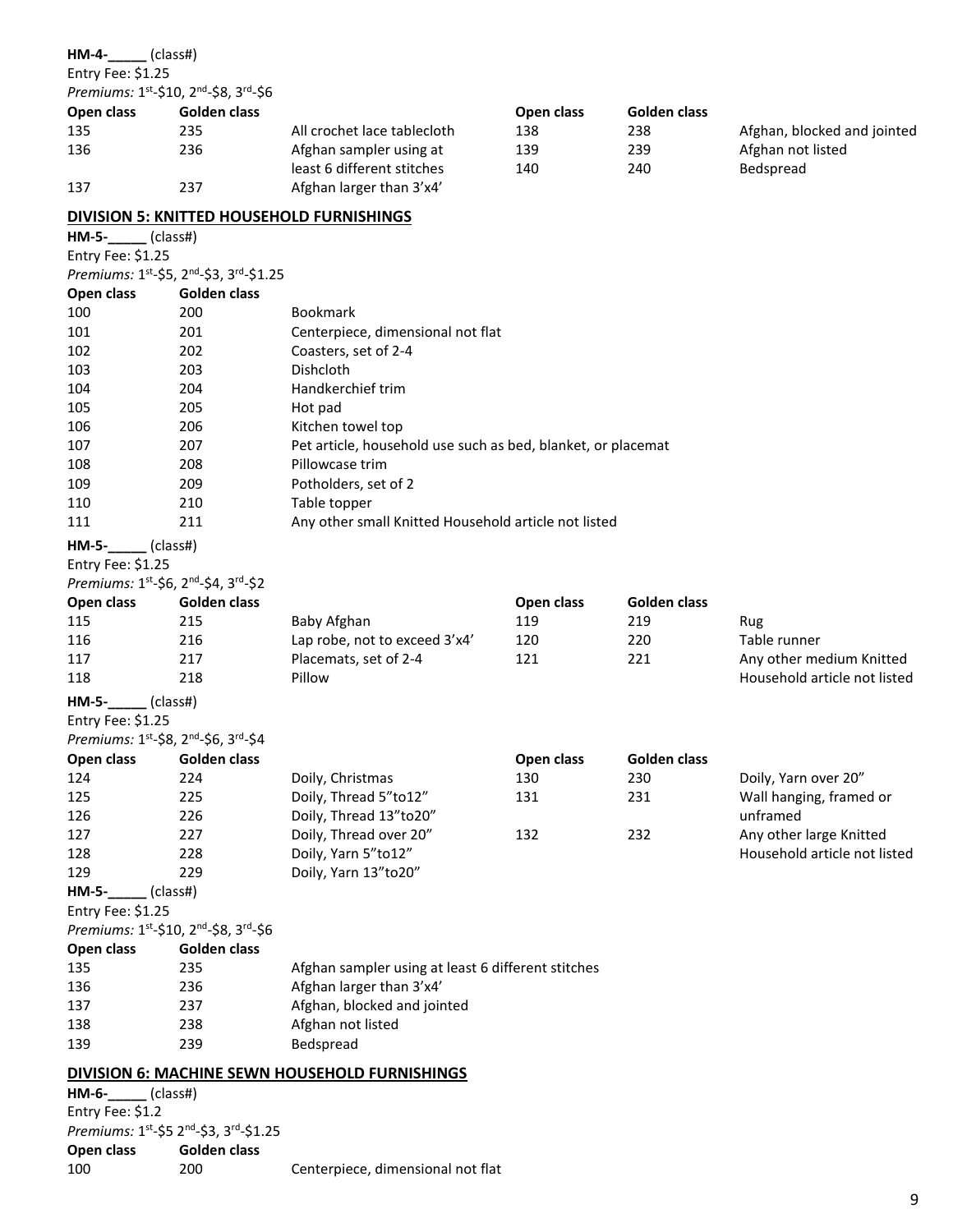| 101 | 201 | Coasters, set of 2-4                                         |
|-----|-----|--------------------------------------------------------------|
| 102 | 202 | Hot Pad                                                      |
| 103 | 203 | Pet article, household use such as bed, blanket, or placemat |
| 104 | 204 | Pillowcases, set of 2                                        |
| 105 | 205 | Placemats, set of 2-4                                        |
| 106 | 206 | Potholders, set of 2                                         |
| 107 | 207 | Table runner                                                 |
| 108 | 208 | Any other small Machine Sewn Household article not listed    |

**HM-6-\_\_\_\_\_** (class#) Entry Fee: \$1.25

Premiums: 1<sup>st</sup>-\$6, 2<sup>nd</sup>-\$4, 3<sup>rd</sup>-\$2

| Open class        | Golden class                        |                                                            |
|-------------------|-------------------------------------|------------------------------------------------------------|
| 111               | 211                                 | <b>Blanket</b>                                             |
| 112               | 212                                 | Pillow, stuffing or pillow form must fill corners          |
| 113               | 213                                 | Rug                                                        |
| 114               | 214                                 | Tablecloth                                                 |
| 115               | 215                                 | Wall hanging, unframed                                     |
| 116               | 216                                 | Any other medium Machine Sewn Household article not listed |
| $HM-6-$ (class#)  |                                     |                                                            |
| Entry Fee: \$1.25 |                                     |                                                            |
|                   | Premiums: 1st-\$8, 2nd-\$6, 3rd-\$4 |                                                            |
| Open class        | Golden class                        |                                                            |
| 119               | 219                                 | <b>Bedspread or Comforter</b>                              |
| 120               | 220                                 | Quilt, any size                                            |

| 12U | ZZU | Quiit, driv size                                                   |
|-----|-----|--------------------------------------------------------------------|
| 121 | 221 | Quilt, restored (list repairs and provide before and after photos) |
| 122 | 222 | Any other large Machine Sewn Household article not listed          |

#### **DIVISION 7: NEEDLEWORK**

**HM-7-\_\_\_\_\_** (class#) Entry Fee: \$1.25

#### **COUNTED CROSS STITCH FRAMED** (6 to 17 count fabric)

| Premiums: 1st-\$9, 2nd-\$7, 3rd-\$5 |              |                                                 |            |              |                                |
|-------------------------------------|--------------|-------------------------------------------------|------------|--------------|--------------------------------|
| Open class                          | Golden class |                                                 | Open class | Golden class |                                |
| 100                                 | 200          | Angel or Religious                              | 110        | 210          | Pattern made from a photo      |
| 101                                 | 201          | Animals                                         |            |              | (include photo)                |
| 102                                 | 202          | Animated characters                             | 111        | 211          | People                         |
| 103                                 | 203          | Announcement                                    | 112        | 212          | Sampler                        |
| 104                                 | 204          | Christmas                                       | 113        | 213          | Scenery                        |
| 105                                 | 205          | <b>Fantasy or Fairy</b>                         | 114        | 214          | Special Occasion               |
| 106                                 | 206          | Floral                                          | 115        | 215          | Verse or Quote                 |
| 107                                 | 207          | Holiday other than Christmas                    | 116        | 216          | Any other Counted Cross stitch |
| 108                                 | 208          | Nature                                          |            |              | 6-17ct. not listed             |
| 109                                 | 209          | Original design (include sketch<br>and pattern) |            |              |                                |

**COUNTED CROSS STITCH FRAMED** (18 count fabric or higher)

**HM-7-\_\_\_\_\_** (class#) Entry Fee: \$1.25 *Premiums:* 1 st -\$12, 2nd -\$10, 3rd -\$8 **Open class Golden class** 220 Angel or Religious 221 Animals 222 Animated characters 223 Announcement 224 Christmas 225 Fantasy or Fairy 226 Floral 227 Holiday other than Christmas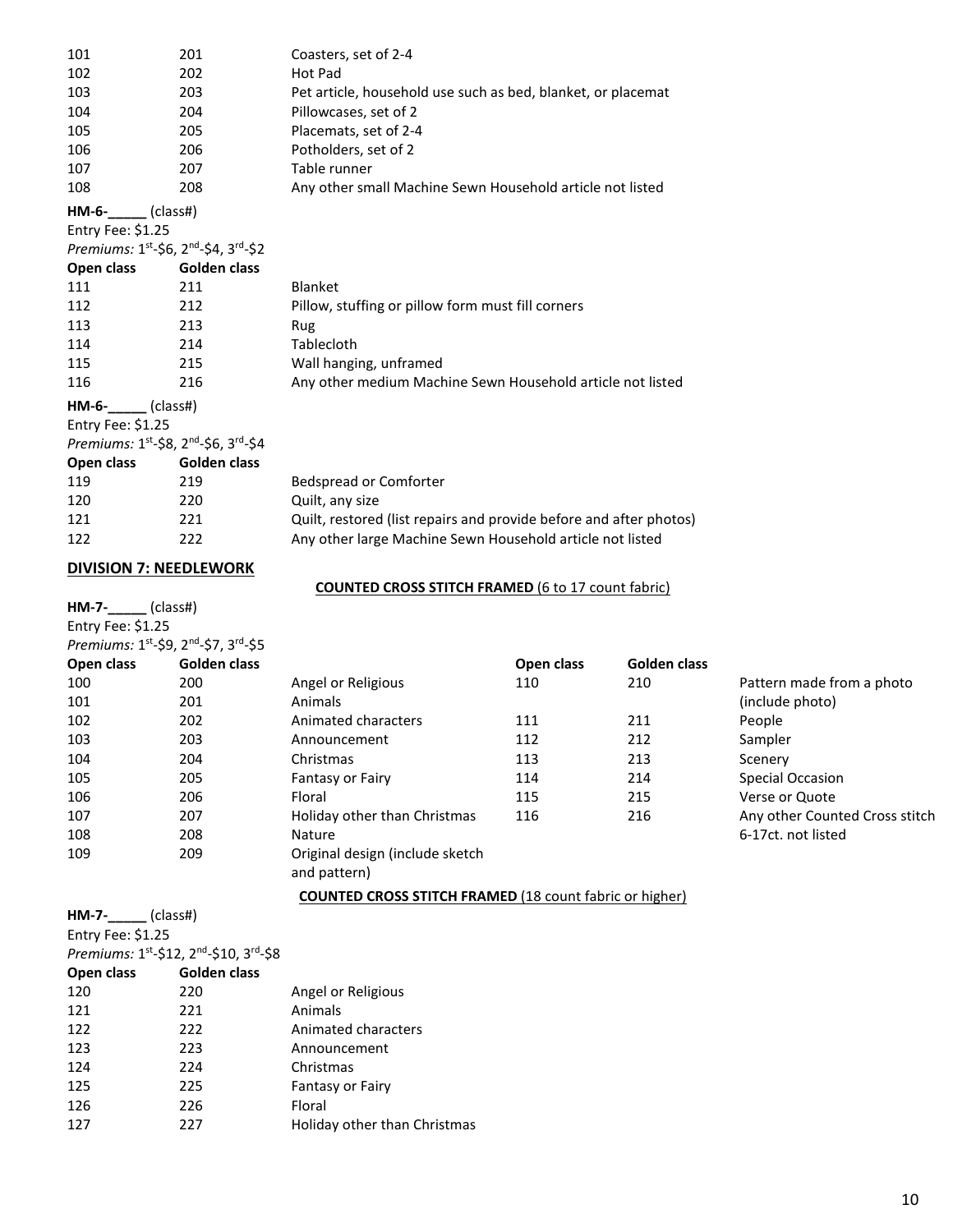| 128                                   | 228                                    | Nature                                                                |            |              |                          |  |
|---------------------------------------|----------------------------------------|-----------------------------------------------------------------------|------------|--------------|--------------------------|--|
| 129                                   | 229                                    | Original design (include sketch and pattern)                          |            |              |                          |  |
| 130                                   | 230                                    | Pattern made from a photo (include photo)                             |            |              |                          |  |
| 131                                   | 231                                    | People                                                                |            |              |                          |  |
| 132                                   | 232                                    | Sampler                                                               |            |              |                          |  |
| 133                                   | 233                                    | Scenery                                                               |            |              |                          |  |
| 134                                   | 234                                    | Special Occasion                                                      |            |              |                          |  |
| 135                                   | 235                                    | Verse or Quote                                                        |            |              |                          |  |
| 136                                   | 236                                    | Any other Counted Cross stitch 18ct. or higher not listed             |            |              |                          |  |
|                                       |                                        | <b>CROSS STITCH UNFRAMED</b> (must be finished)                       |            |              |                          |  |
|                                       |                                        |                                                                       |            |              |                          |  |
| $HM-7-$ (class#)<br>Entry Fee: \$1.25 |                                        |                                                                       |            |              |                          |  |
|                                       | Premiums: 1st-\$5, 2nd-\$3, 3rd-\$1.25 |                                                                       |            |              |                          |  |
|                                       |                                        |                                                                       |            |              |                          |  |
| Open class                            | Golden class                           |                                                                       | Open class | Golden class |                          |  |
| 139                                   | 239                                    | <b>Bath towel</b>                                                     | 142        | 242          | Dish towel               |  |
| 140                                   | 240                                    | Christmas ornament                                                    | 143        | 243          | Keychain                 |  |
| 141                                   | 241                                    | Clothing article                                                      | 144        | 244          | Potholder                |  |
|                                       |                                        | <b>COUNTED CROSS STITCH UNFRAMED</b> (must be finished)               |            |              |                          |  |
| $HM-7$ - $_{\_}$ (class#)             |                                        |                                                                       |            |              |                          |  |
| Entry Fee: \$1.25                     |                                        |                                                                       |            |              |                          |  |
| Premiums: 1st-\$6, 2nd-\$4, 3rd-\$2   |                                        |                                                                       |            |              |                          |  |
| Open class                            | <b>Golden class</b>                    |                                                                       | Open class | Golden class |                          |  |
| 147                                   | 247                                    | <b>Blanket</b>                                                        | 152        | 252          | Wall hanging, unframed   |  |
| 148                                   | 248                                    | Placemats, set of 2-4                                                 |            |              | but finished             |  |
| 149                                   | 249                                    | Pillowcases, set of 2                                                 | 153        | 253          | Any other Unframed Cross |  |
| 150                                   | 250                                    | Tablecloth                                                            |            |              | stitch not listed        |  |
|                                       |                                        |                                                                       |            |              |                          |  |
| 151                                   | 251                                    | Table runner                                                          |            |              |                          |  |
|                                       |                                        | <b>HARDANGER</b>                                                      |            |              |                          |  |
| $HM-7$ -_____(class#)                 |                                        |                                                                       |            |              |                          |  |
| Entry Fee: \$1.25                     |                                        |                                                                       |            |              |                          |  |
| Premiums: 1st-\$8, 2nd-\$6, 3rd-\$4   |                                        |                                                                       |            |              |                          |  |
| Open class                            | Golden class                           |                                                                       | Open class | Golden class |                          |  |
| 155                                   | 255                                    | Christmas tree ornament                                               | 158        | 258          | Specimen                 |  |
| 156                                   | 256                                    | Doily                                                                 | 159        | 259          | Any other Hardanger      |  |
| 157                                   | 257                                    | Table topper                                                          |            |              | article not listed       |  |
| <b>HM-7-</b>                          | (class#)                               |                                                                       |            |              |                          |  |
| Premiums: 1st-\$10, 2nd-\$8, 3rd-\$6  |                                        |                                                                       |            |              |                          |  |
|                                       |                                        |                                                                       |            |              |                          |  |
| Open class                            | Golden class                           |                                                                       |            |              |                          |  |
| 161                                   | 261                                    | Sampler, 3 or more stitching techniques (list each stitch for judges) |            |              |                          |  |
| 162                                   | 262                                    | Table runner                                                          |            |              |                          |  |
| 163                                   | 263                                    | Wall hanging, framed                                                  |            |              |                          |  |
| 164                                   | 264                                    | Wall hanging, unframed but finished                                   |            |              |                          |  |
|                                       |                                        | <b>TATTING</b>                                                        |            |              |                          |  |
|                                       |                                        | Specify if you used needle or shuttle                                 |            |              |                          |  |
| $HM-7$ -_____(class#)                 |                                        |                                                                       |            |              |                          |  |
| Entry Fee: \$1.25                     |                                        |                                                                       |            |              |                          |  |
|                                       | Premiums: 1st-\$6, 2nd-\$4, 3rd-\$1.25 |                                                                       |            |              |                          |  |
| Open class                            | Golden class                           |                                                                       | Open class | Golden class |                          |  |
| 166                                   | 266                                    | Handkerchief trim                                                     | 169        | 269          | Any other Tatting not    |  |
| 167                                   | 267                                    | Ornament                                                              |            |              | listed                   |  |
| 168                                   | 268                                    | Pillowcase trim                                                       |            |              |                          |  |
|                                       |                                        |                                                                       |            |              |                          |  |
| HM-7-_____(class#)                    |                                        |                                                                       |            |              |                          |  |
| Entry Fee: \$1.25                     |                                        |                                                                       |            |              |                          |  |
| Premiums: 1st-\$8, 2nd-\$6, 3rd-\$4   |                                        |                                                                       |            |              |                          |  |
| Open class                            | Golden class                           |                                                                       |            |              |                          |  |
| 171                                   | 271                                    | All tatted Doily                                                      |            |              |                          |  |
| 172                                   | 272                                    | All tatted Table runner                                               |            |              |                          |  |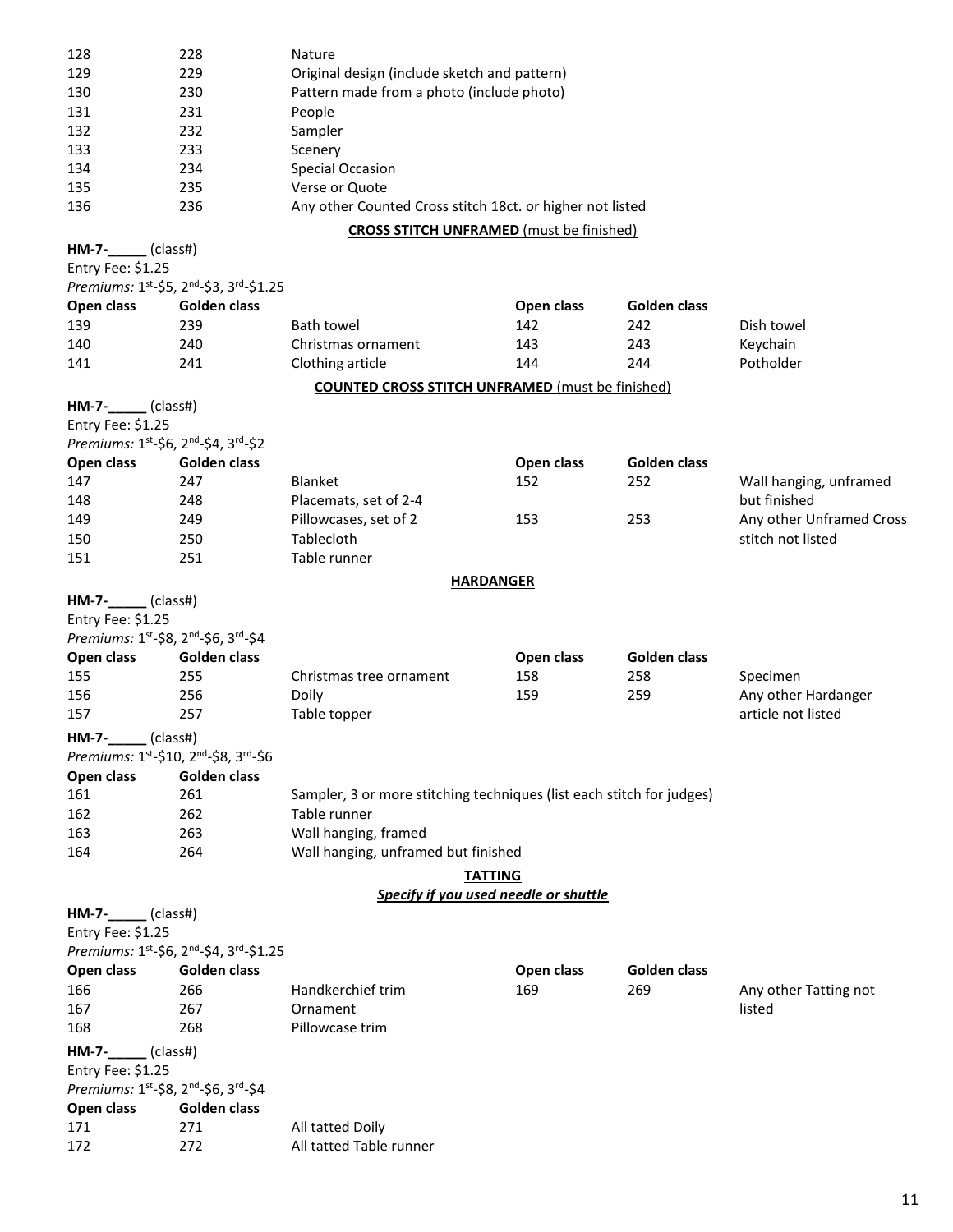**HM-7-\_\_\_\_\_** (class#) Entry Fee: \$1.25 *Premiums:* 1 st -\$10, 2nd -\$8, 3rd -\$6 **Open class Golden class**<br>174 274

All tatted Tablecloth

**HAND EMBROIDERY** (excludes cross stitch)

| $HM-7-$ (class#)                    |                                        |                                                                      |            |              |                           |  |
|-------------------------------------|----------------------------------------|----------------------------------------------------------------------|------------|--------------|---------------------------|--|
| Entry Fee: \$1.25                   |                                        |                                                                      |            |              |                           |  |
|                                     | Premiums: 1st-\$6, 2nd-\$4, 3rd-\$1.25 |                                                                      |            |              |                           |  |
| Open class                          | Golden class                           |                                                                      | Open class | Golden class |                           |  |
| 176                                 | 276                                    | <b>Blanket</b>                                                       | 183        | 283          | Table topper              |  |
| 177                                 | 277                                    | Dish towels, set of 4 or more                                        | 184        | 284          | Wall hanging, framed      |  |
| 178                                 | 278                                    | Clothing article                                                     | 185        | 285          | Wall hanging, unframed,   |  |
| 179                                 | 279                                    | Pillowcases, set of 2                                                |            |              | but finished              |  |
| 180                                 | 280                                    | Placemats, set of 2-4                                                | 186        | 286          | Holiday article           |  |
| 181                                 | 281                                    | Tablecloth                                                           | 187        | 287          | Any other Hand Embroidery |  |
| 182                                 | 282                                    | Table runner                                                         |            |              | article not listed        |  |
|                                     |                                        | <b>MACHINE EMBROIDERY</b>                                            |            |              |                           |  |
| (class#)<br>HM-7-                   |                                        |                                                                      |            |              |                           |  |
| Entry Fee: \$1.25                   |                                        |                                                                      |            |              |                           |  |
| Premiums: 1st-\$6, 2nd-\$4, 3rd-\$2 |                                        |                                                                      |            |              |                           |  |
| Open class                          | Golden class                           |                                                                      | Open class | Golden class |                           |  |
| 190                                 | 290                                    | Blanket                                                              | 195        | 295          | Table topper              |  |
| 191                                 | 291                                    | Clothing article                                                     | 196        | 296          | Holiday article           |  |
| 192                                 | 292                                    | Pillow                                                               | 197        | 297          | Any other Hand Embroidery |  |
| 193                                 | 293                                    | Pillowcases, set of 2                                                |            |              | article not listed        |  |
| 194                                 | 294                                    | Table runner                                                         |            |              |                           |  |
|                                     |                                        |                                                                      |            |              |                           |  |
|                                     |                                        | ANY OTHER NEEDLEWORK NOT LISTED                                      |            |              |                           |  |
| $HM-7-$ (class#)                    |                                        |                                                                      |            |              |                           |  |
| Premiums: 1st-\$6, 2nd-\$4, 3rd-\$2 |                                        |                                                                      |            |              |                           |  |
| Open class                          | Golden class                           |                                                                      |            |              |                           |  |
| 199                                 | 299                                    | Any other Needlework not listed                                      |            |              |                           |  |
| <b>DIVISION 8: DOLLS &amp; TOYS</b> |                                        |                                                                      |            |              |                           |  |
|                                     |                                        | <b>DOLLS</b> (all clothing must be made by exhibitor with textiles)  |            |              |                           |  |
| $HM-8$ -_____(class#)               |                                        |                                                                      |            |              |                           |  |
| Entry Fee: \$1.25                   |                                        |                                                                      |            |              |                           |  |
| Premiums: 1st-\$8, 2nd-\$6, 3rd-\$4 |                                        |                                                                      |            |              |                           |  |
| Open class                          | Golden class                           |                                                                      |            |              |                           |  |
| 100                                 | 200                                    | Angel                                                                |            |              |                           |  |
| 101                                 | 201                                    | Baby                                                                 |            |              |                           |  |
| 102                                 | 202                                    | <b>Bride</b>                                                         |            |              |                           |  |
| 103                                 | 203                                    | Military or Patriotic theme                                          |            |              |                           |  |
| 104                                 | 204                                    | Montana theme                                                        |            |              |                           |  |
| 105                                 | 205                                    | Storybook character (identify character)                             |            |              |                           |  |
| 106                                 | 206                                    | Holiday                                                              |            |              |                           |  |
| 107                                 | 207                                    | Original design (include sketch/pattern)                             |            |              |                           |  |
| 108                                 | 208                                    | Doll dressed from book or magazine, etc. (must include photo)        |            |              |                           |  |
| 109                                 | 209                                    | Doll, machine sewn clothes                                           |            |              |                           |  |
| 110                                 | 210                                    | Doll, crocheted body                                                 |            |              |                           |  |
| 111                                 | 211                                    | Doll, knitted body                                                   |            |              |                           |  |
| 112                                 | 212                                    | Doll, felted body                                                    |            |              |                           |  |
| 113                                 | 213                                    | Doll with felted clothing                                            |            |              |                           |  |
| 114                                 | 214                                    | Any other doll not listed; clothing constructed by exhibitor         |            |              |                           |  |
| 115                                 | 215                                    | Any other doll body made with textiles not listed, made by exhibitor |            |              |                           |  |
|                                     |                                        | TOYS (safety of toy will be considered when judged)                  |            |              |                           |  |

**HM-8-\_\_\_\_\_** (class#) Entry Fee: \$1.25 *Premiums:* 1<sup>st</sup>-\$8, 2<sup>nd</sup>-\$6, 3<sup>rd</sup>-\$4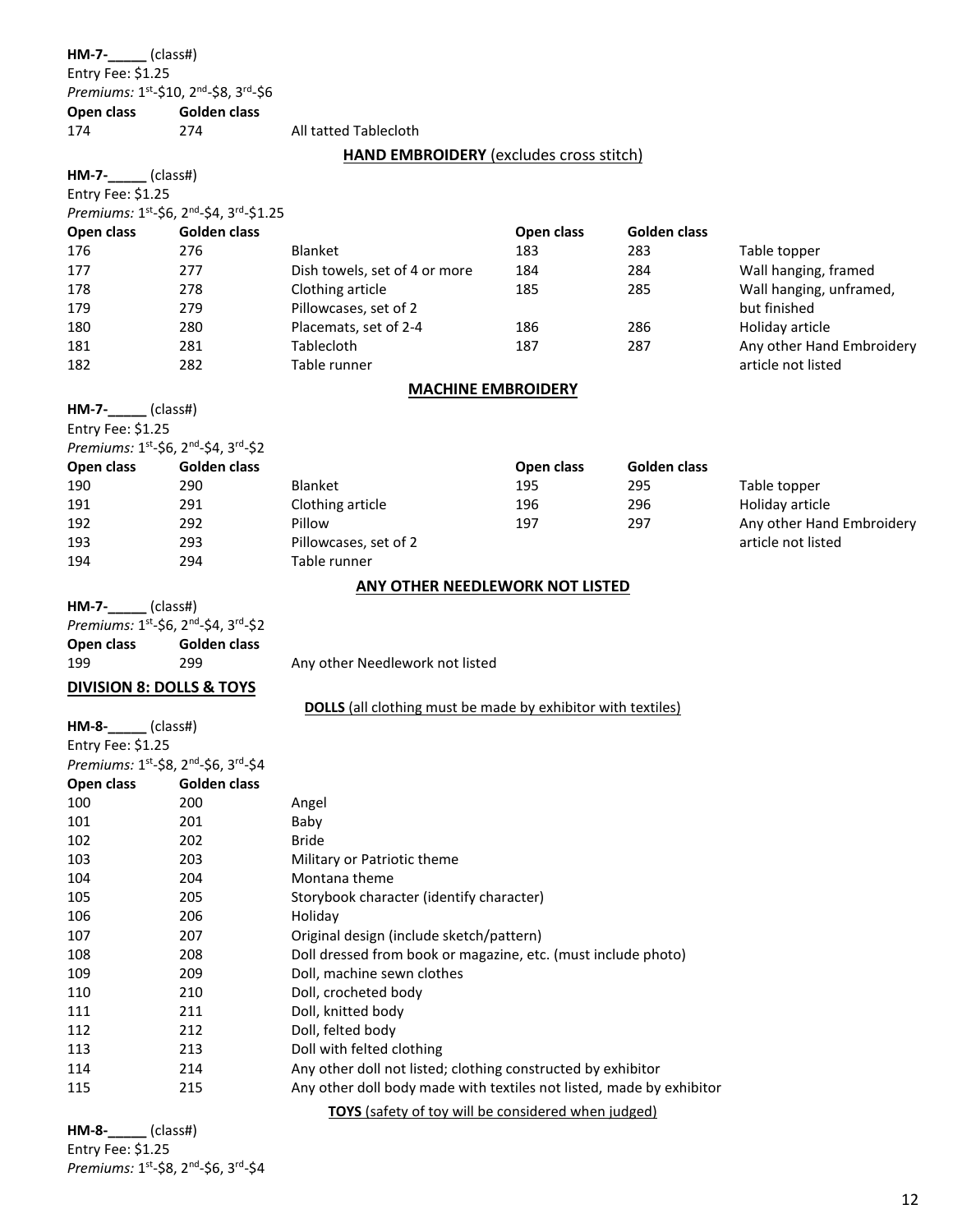| Open class | Golden class |                                                          |
|------------|--------------|----------------------------------------------------------|
| 118        | 218          | Teddy Bear with clothing (both constructed by exhibitor) |
| 119        | 219          | Teddy Bear, fabric                                       |
| 120        | 220          | Teddy Bear, crocheted                                    |
| 121        | 221          | Teddy Bear, knitted                                      |
| 122        | 222          | Teddy Bear, jointed                                      |
| 123        | 223          | Teddy Bear, miniature                                    |
| 124        | 224          | Any other Teddy Bear not listed                          |
| 125        | 225          | Puppet                                                   |
| 126        | 226          | Stuffed animal, crocheted                                |
| 127        | 227          | Stuffed animal, knitted                                  |
| 128        | 228          | Stuffed animal, fabric                                   |
| 129        | 229          | Any other toy not listed constructed with textiles       |

#### **DIVISION 9: VARIETY CRAFTS**

**HM-9-\_\_\_\_\_** (class#)

#### **EVERYDAY CRAFTS NOT HOLIDAY**

| Entry Fee: \$1.25                   |              |                                                            |
|-------------------------------------|--------------|------------------------------------------------------------|
| Premiums: 1st-\$8, 2nd-\$6, 3rd-\$4 |              |                                                            |
| Open class                          | Golden class |                                                            |
| 100                                 | 200          | Basket                                                     |
| 101                                 | 201          | Batik fabric dyeing, 12"x12" to 36"x36", raw fabric only   |
| 102                                 | 202          | Centerpiece not crocheted or knitted, dimensional not flat |
| 103                                 | 203          | Coasters set of 2-4 not crocheted or knitted               |
| 104                                 | 204          | Door charm                                                 |
| 105                                 | 205          | Felt craft not toy, doll, or teddy bear                    |
| 106                                 | 206          | Jewelry not crocheted                                      |
| 107                                 | 207          | Plastic canvas                                             |
| 108                                 | 208          | Scrapbook page decorated using textiles                    |
| 109                                 | 209          | Silk scarf                                                 |
| 110                                 | 210          | Sweatshirt decorated using textiles                        |
| 111                                 | 211          | T-Shirt decorated using textiles                           |
| 112                                 | 212          | Wreath constructed using textiles                          |
| 113                                 | 213          | Wreath decorated using textiles                            |
| 114                                 | 214          | Any other craft using textiles not listed                  |
|                                     |              |                                                            |

#### **HOLIDAY CRAFTS**

| $HM-9 (class#)$                     |              |                                                      |
|-------------------------------------|--------------|------------------------------------------------------|
| Entry Fee: \$1.25                   |              |                                                      |
| Premiums: 1st-\$8, 2nd-\$6, 3rd-\$4 |              |                                                      |
| Open class                          | Golden class |                                                      |
| 118                                 | 218          | Advent Calendar made using textiles                  |
| 119                                 | 219          | Angel                                                |
| 120                                 | 220          | <b>Basket</b>                                        |
| 121                                 | 221          | Centerpiece using textiles, dimensional not flat     |
| 122                                 | 222          | Coasters set of 2-4                                  |
| 123                                 | 223          | Nativity scene                                       |
| 124                                 | 224          | Picture, framed or mounted unframed, NO cross stitch |
| 125                                 | 225          | Rug                                                  |
| 126                                 | 226          | Scrapbook page decorated using textiles              |
| 127                                 | 227          | Stocking                                             |
| 128                                 | 228          | Placemats set of 2-4                                 |
| 129                                 | 229          | Tablecloth                                           |
| 130                                 | 230          | Table runner                                         |
| 131                                 | 231          | Tree ornament                                        |

233 Wall hanging, framed or unframed, NO cross stitch

234 Wreath, holiday using textiles

235 Wreath, holiday decorated using textiles

236 Any other holiday craft using textiles not listed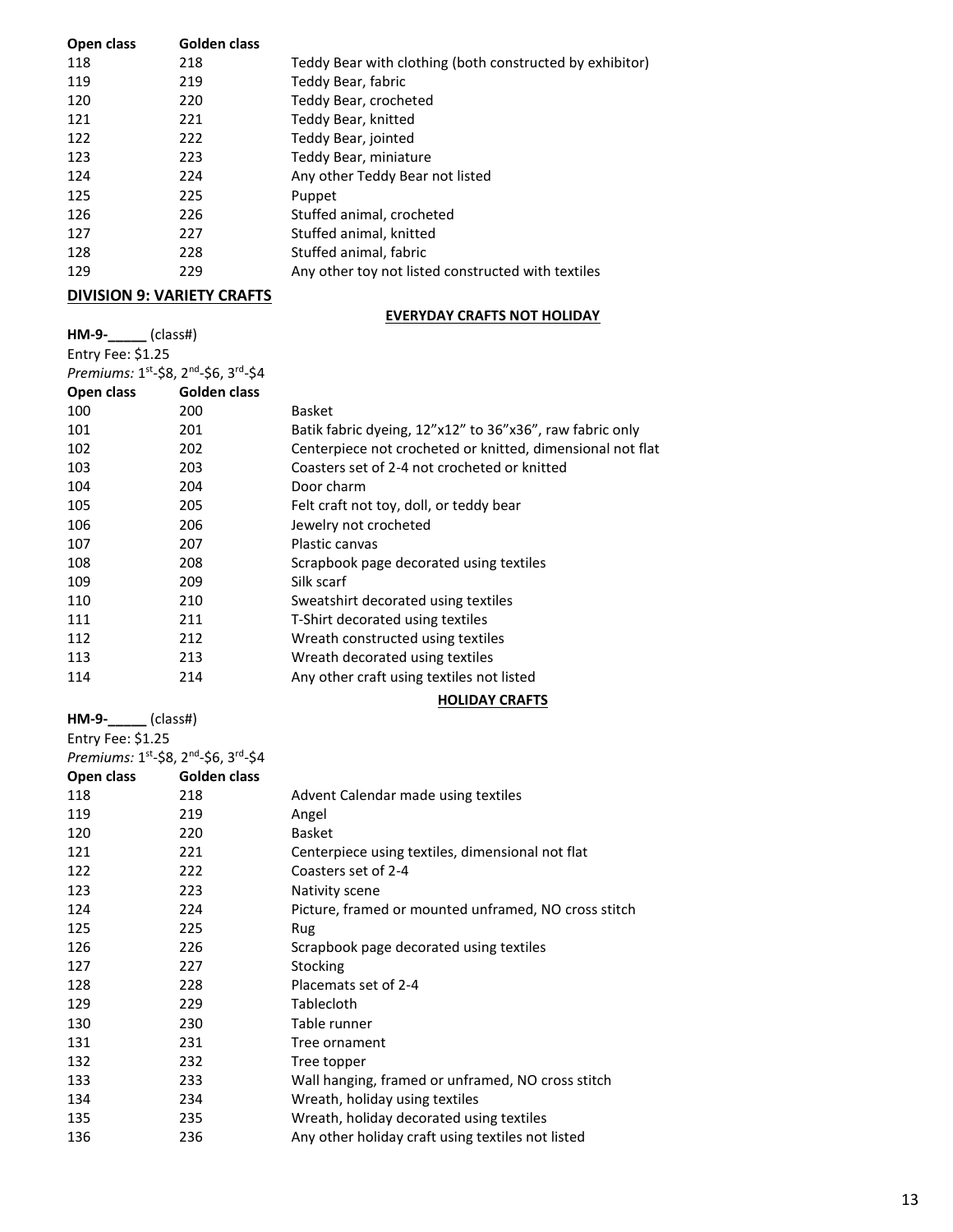### **DIVISION 10: SPECIAL EXHIBITOR**

Entry Fee: NONE

### **DECORATED OBJECTS AND REMODLED GARMENTS**

|                             | (Base garment may be purchased, but decoration and changes must be exhibitor's work.) |                      |                                           |
|-----------------------------|---------------------------------------------------------------------------------------|----------------------|-------------------------------------------|
| HM-10-_                     | $\overline{\phantom{a}}$ (class#)                                                     |                      |                                           |
|                             | Premiums: 1 <sup>st</sup> -\$3, 2 <sup>nd</sup> -\$2, 3 <sup>rd</sup> -\$1            |                      |                                           |
| 501                         | Remodeled garment (provide before and after photos)                                   |                      |                                           |
| 502                         | Sweatshirt, decorated                                                                 |                      |                                           |
| 503                         | T-Shirt, decorated                                                                    |                      |                                           |
| 504                         | Any other remodeled or decorated object not listed                                    |                      |                                           |
|                             |                                                                                       | <b>NEEDLEWORK</b>    |                                           |
| HM-10-_____(class#)         |                                                                                       |                      |                                           |
|                             | Premiums: 1st-\$3, 2nd-\$2, 3rd-\$1                                                   |                      |                                           |
| 508                         | Counted Cross stitch, framed                                                          | 511                  | Knitted article                           |
| 509                         | Counted Cross stitch, unframed but finished                                           | 512                  | Machine Embroidered article               |
| 510                         | Crocheted article                                                                     |                      |                                           |
| HM-10-                      | $\equiv$ (class#)                                                                     |                      |                                           |
|                             | Premiums: 1 <sup>st</sup> -\$5, 2 <sup>nd</sup> -\$4, 3 <sup>rd</sup> -\$3            |                      |                                           |
| 515                         | Hand Embroidered article                                                              | 517                  | <b>Tatting article</b>                    |
| 516                         | Hardanger article                                                                     | 518                  | Any other needlework article not listed   |
|                             |                                                                                       | <b>VARIETY CRAFT</b> |                                           |
| <b>HM-10-</b> (class#)      |                                                                                       |                      |                                           |
|                             | Premiums: 1 <sup>st</sup> -\$3, 2 <sup>nd</sup> -\$2, 3 <sup>rd</sup> -\$1            |                      |                                           |
| 521                         | <b>Basket</b>                                                                         | 528                  | Plastic Canvas art                        |
| 522                         | Blanket, not sewn                                                                     | 529                  | Puppet                                    |
| 523                         | Doll, made with textiles                                                              | 530                  | Scrapbook page decorated using textiles   |
| 524                         | Doll clothes, sewn                                                                    | 531                  | Toy, stuffed                              |
| 525                         | Jewelry constructed using textiles                                                    | 532                  | Wall hanging                              |
| 526                         | Latch Hook article                                                                    | 533                  | Wreath using textiles                     |
| 527                         | Macrame article                                                                       | 534                  | Any other craft using textiles not listed |
|                             | <b>SEWN GARMENTS AND ACCESSORIES</b>                                                  |                      |                                           |
| HM-10-_                     | $\lfloor$ (class#)                                                                    |                      |                                           |
|                             | Premiums: 1st-\$5, 2 <sup>nd</sup> -\$4, 3 <sup>rd</sup> -\$3                         |                      |                                           |
| 537                         | Bag or Purse                                                                          | 544                  | Shawl or Poncho                           |
| 538                         | <b>Blouse or Shirt</b>                                                                | 545                  | Shorts                                    |
| 539                         | Cap or Hat                                                                            | 546                  | Shorts                                    |
| 540                         | Coat or Jacket                                                                        | 547                  | Skirt                                     |
| 541                         | Costume                                                                               | 548                  | Sleepwear                                 |
| 542                         | <b>Dress</b>                                                                          | 549                  | Vest                                      |
| 543                         | Ensemble                                                                              | 550                  | Any other Sewn Garment not listed         |
|                             |                                                                                       |                      |                                           |
| HM-10-                      | <b>SEWN HOUSEHOLD FURNISHINIGS</b><br>$\_$ (class#)                                   |                      |                                           |
|                             | Premiums: 1st-\$5, 2 <sup>nd</sup> -\$4, 3 <sup>rd</sup> -\$3                         |                      |                                           |
| 555                         | Placemats, set of 2-4                                                                 | 558                  | Blanket                                   |
| 556                         | Pillow                                                                                | 559                  | Comforter                                 |
| 557                         | Pillowcases, set of 2                                                                 | 560                  | Quilt                                     |
|                             |                                                                                       |                      |                                           |
|                             | DIVISION 11: YOUTH (12 & under) and JUNIOR (13-18)                                    |                      |                                           |
| <b>Entry Fee: NONE</b>      |                                                                                       |                      |                                           |
|                             | DECORATED OBJECTS AND REMODLED GARMENTS                                               |                      |                                           |
|                             | (Base garment may be purchased, but decoration and changes must be exhibitor's work.) |                      |                                           |
| $HM-11$ - $\qquad$ (class#) | <i>Dromiums</i> , 1st_C <sub>2</sub> 2nd_C <sub>2</sub> 2rd_C <sub>1</sub>            |                      |                                           |
|                             |                                                                                       |                      |                                           |

| Premiums: 1st-\$3, 2nd-\$2, 3rd-\$1 |                     |                                                     |
|-------------------------------------|---------------------|-----------------------------------------------------|
| <b>Youth class</b>                  | <b>Junior class</b> |                                                     |
| 300                                 | 400                 | Remodeled garment (provide before and after photos) |
| 301                                 | 401                 | Sweatshirt, decorated                               |
| 302                                 | 402                 | T-Shirt, decorated                                  |
| 303                                 | 403                 | Any other remodeled or decorated object not listed  |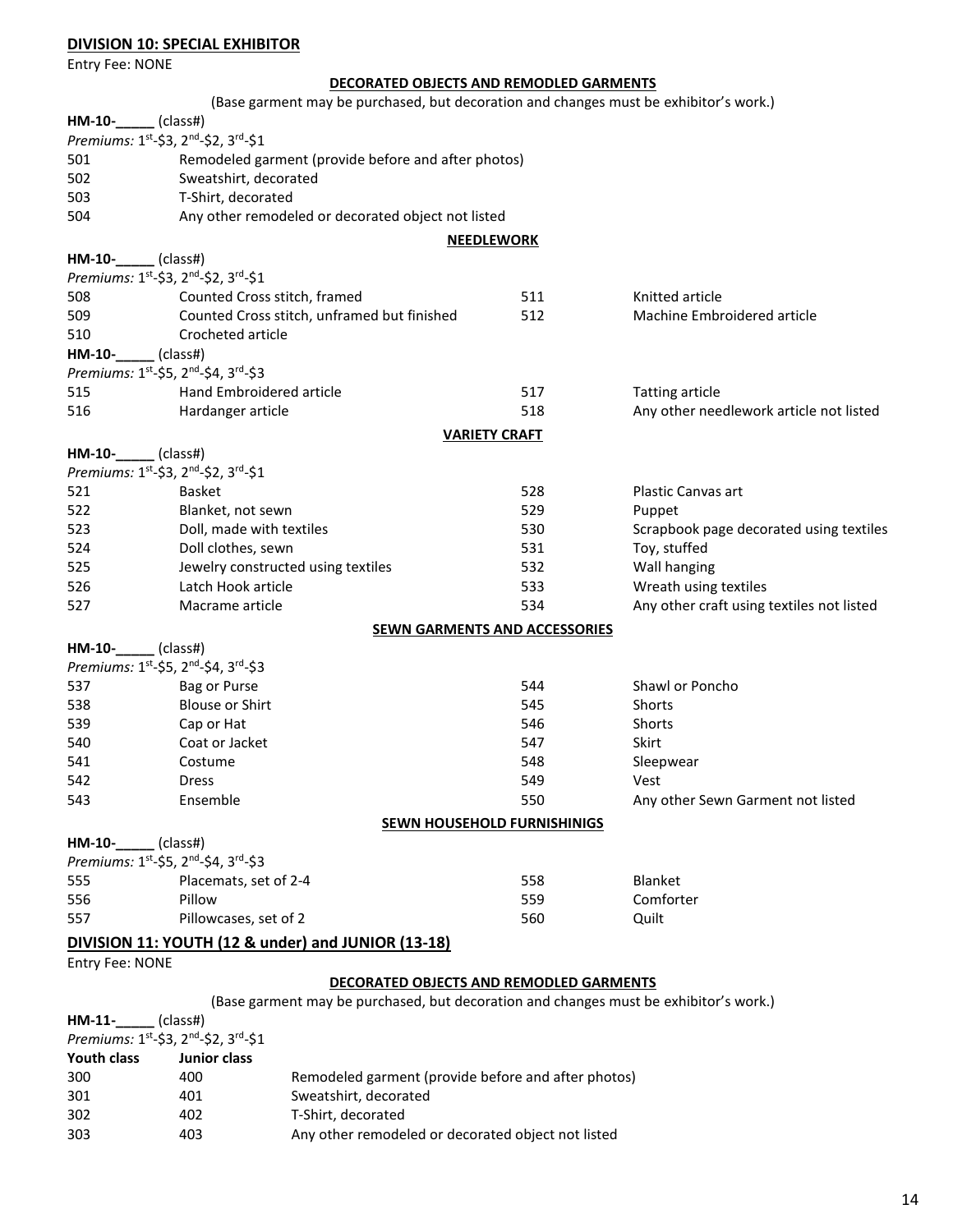#### **NEEDLEWORK**

| HM-11-                              | (class#)            |                                             |                    |                     |                          |
|-------------------------------------|---------------------|---------------------------------------------|--------------------|---------------------|--------------------------|
| Premiums: 1st-\$3, 2nd-\$2, 3rd-\$1 |                     |                                             |                    |                     |                          |
| <b>Youth class</b>                  | Junior class        |                                             |                    |                     |                          |
| 306                                 | 406                 | Counted Cross stitch, framed                |                    |                     |                          |
| 307                                 | 407                 | Counted Cross stitch, unframed but finished |                    |                     |                          |
| 308                                 | 408                 | Crocheted article                           |                    |                     |                          |
| 309                                 | 409                 | Knitted article                             |                    |                     |                          |
| 310                                 | 410                 | Machine Embroidered article                 |                    |                     |                          |
| $HM-11$ - $\_\_\_\_$ (class#)       |                     |                                             |                    |                     |                          |
| Premiums: 1st-\$5, 2nd-\$4, 3rd-\$3 |                     |                                             |                    |                     |                          |
| <b>Youth class</b>                  | Junior class        |                                             | <b>Youth class</b> | <b>Junior class</b> |                          |
| 313                                 | 413                 | Hand Embroidered article                    | 316                | 416                 | Any other needlework     |
| 314                                 | 414                 | Hardanger article                           |                    |                     | article not listed       |
| 315                                 | 415                 | <b>Tatting article</b>                      |                    |                     |                          |
|                                     |                     | <b>VARIETY CRAFT</b>                        |                    |                     |                          |
| $HM-11$ - $\_\_$ (class#)           |                     |                                             |                    |                     |                          |
| Premiums: 1st-\$3, 2nd-\$2, 3rd-\$1 |                     |                                             |                    |                     |                          |
| <b>Youth class</b>                  | <b>Junior class</b> |                                             | <b>Youth class</b> | <b>Junior class</b> |                          |
| 318                                 | 418                 | <b>Basket</b>                               | 326                | 426                 | Puppet                   |
| 319                                 | 419                 | Blanket, not sewn                           | 327                | 427                 | Scrapbook page decorated |
| 320                                 | 420                 | Doll, made with textiles                    |                    |                     | using textiles           |
| 321                                 | 421                 | Doll clothes, sewn                          | 328                | 428                 | Toy, stuffed             |
| 322                                 | 422                 | Jewelry constructed                         | 329                | 429                 | Wall hanging             |
|                                     |                     | using textiles                              | 330                | 430                 | Wreath using textiles    |
| 323                                 | 423                 | Latch Hook article                          | 331                | 431                 | Any other craft using    |
| 324                                 | 424                 | Macrame article                             |                    |                     | textiles not listed      |
| 325                                 | 425                 | Plastic Canvas art                          |                    |                     |                          |
|                                     |                     | <b>SEWN GARMENTS AND ACCESSORIES</b>        |                    |                     |                          |
| $HM-11$ - $\_\_$ (class#)           |                     |                                             |                    |                     |                          |
| Premiums: 1st-\$5, 2nd-\$4, 3rd-\$3 |                     |                                             |                    |                     |                          |
| <b>Youth class</b>                  | <b>Junior class</b> |                                             | Youth class        | <b>Junior class</b> |                          |
| 333                                 | 433                 | Bag or Purse                                | 341                | 441                 | Shorts                   |
| 334                                 | 434                 | <b>Blouse or Shirt</b>                      | 342                | 442                 | Shorts                   |
| 335                                 | 435                 | Cap or Hat                                  | 343                | 443                 | Skirt                    |
| 336                                 | 436                 | Coat or Jacket                              | 344                | 444                 | Sleepwear                |
| 337                                 | 437                 | Costume                                     | 345                | 445                 | Vest                     |
| 338                                 | 438                 | Dress                                       | 346                | 446                 | Any other Sewn Garment   |
| 339                                 | 439                 | Ensemble                                    |                    |                     | not listed               |
| 340                                 | 440                 | Shawl or Poncho                             |                    |                     |                          |
|                                     |                     | SEWN HOUSEHOLD FURNISHINIGS                 |                    |                     |                          |
| $HM-11$ - (class#)                  |                     |                                             |                    |                     |                          |
| Premiums: 1st-\$5, 2nd-\$4, 3rd-\$3 |                     |                                             |                    |                     |                          |
| Youth class                         | Junior class        |                                             | Youth class        | Junior class        |                          |
| 349                                 | 449                 | Placemats, set of 2-4                       | 352                | 452                 | Blanket                  |

| 349 | 449 | Placemats, set of 2-4 | 352 | 452 | <b>Blanket</b> |
|-----|-----|-----------------------|-----|-----|----------------|
| 350 | 450 | Pillow                | 353 | 453 | Comforter      |
| 351 | 451 | Pillowcases, set of 2 | 354 | 454 | Quilt          |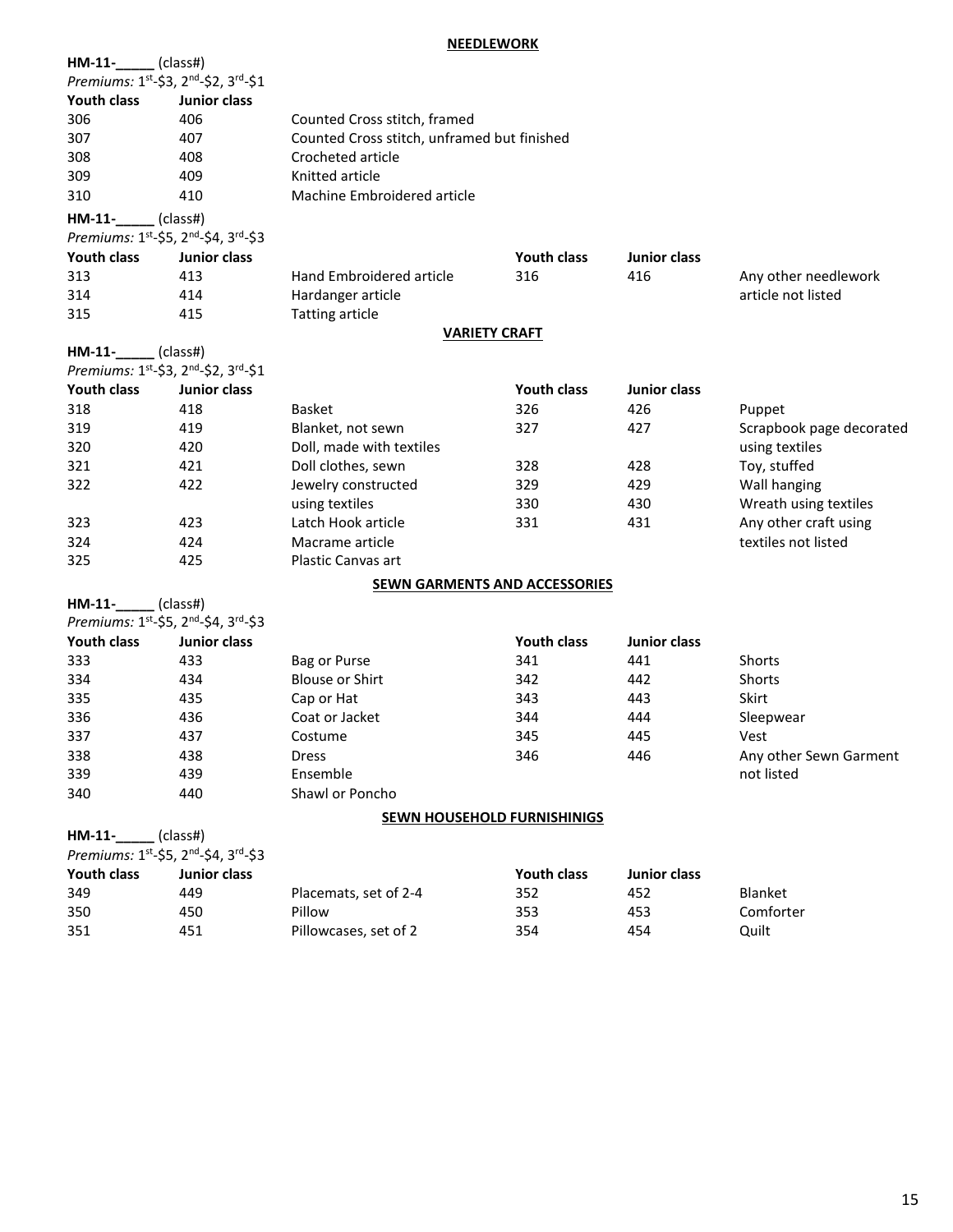## **Home Arts Contests**

May Carol Doll Club Dress a Doll Contest "Fastest Needle in the West'' Contest, Crochet "Fastest Hook in the West'' Contest, Knit Fat Quarter Challenge "Caffeinate Me" Contest Dress a Dog Contest

#### Regulations:

- 1. Follow sign-up deadlines for contests.
- 2. Please fill out contest form completely.
- 3. Comply with the specific rules listed for each contest.
- 4. Contests will be held in the **Exhibition Hall**.
- 5. Contests will be judged by qualified members of the community.
- 6. Exhibitors who turn in their entry forms prior to the opening of the fair on the Entry Days (July 24<sup>th</sup> and July 25<sup>th</sup>) will be given a gate admission ticket to attend the contest on the contest day.

ENTRY FORMS ON THE FOLLOWING PAGES.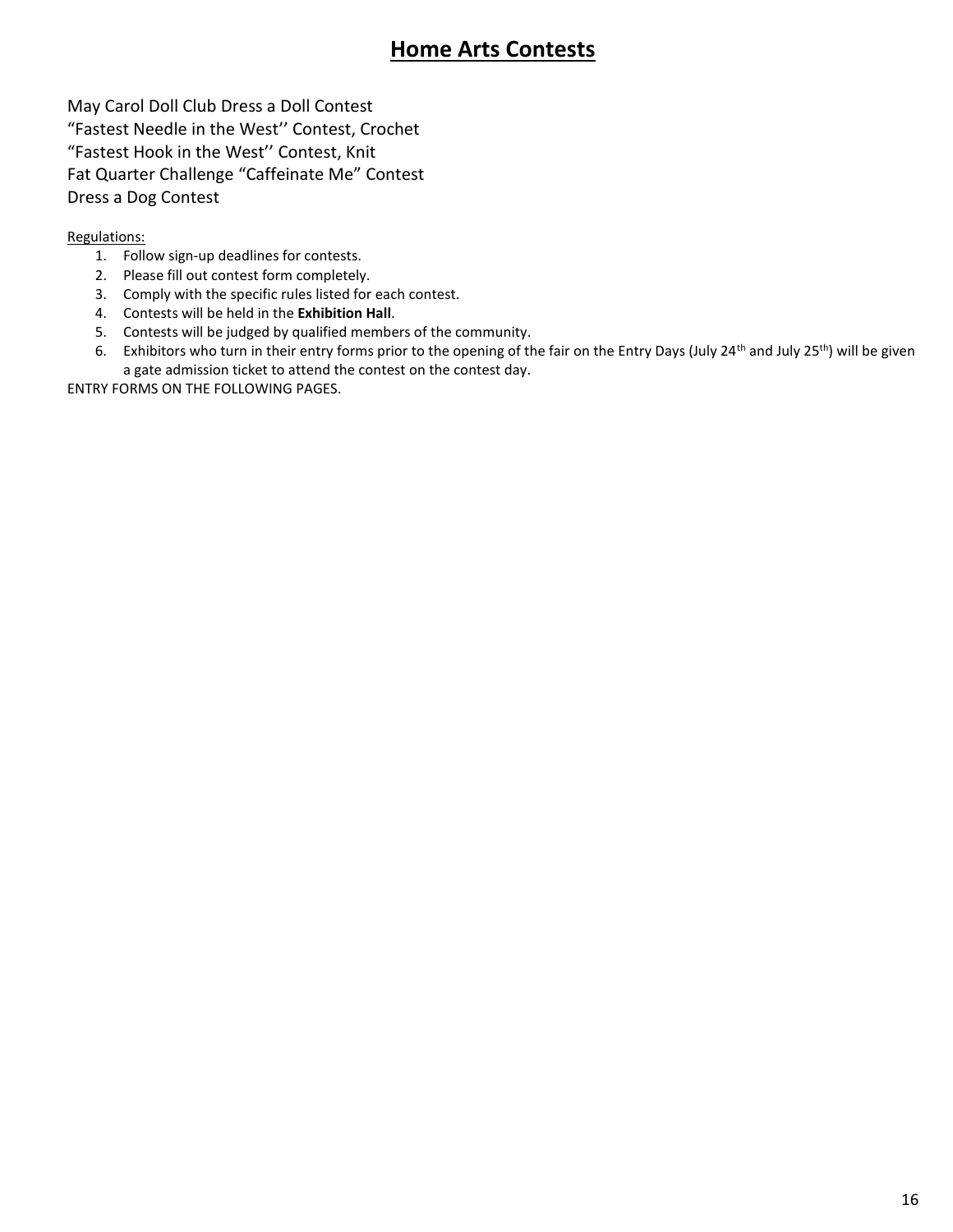### **MAY CAROL DOLL CLUB DRESS A DOLL CONTEST**

### **"FARMING IN MONTANA"**

**Contest Date**: Monday, August 1, 2022

**Entries accepted:** *Saturday, July 23rd* (10am to 4pm) & *Sunday, July 24th* (Noon to 4pm) during regular entry drop off hours.

> *Friday, July 29th through Sunday, July 31 st* from noon to 10pm. Monday, August 1<sup>st</sup> from Noon to 6pm. **No entries taken after 6pm.**

**Contest Judging**: Monday, August 1, 2022, 7:00 pm. Winners will be announced directly after judging is completed.

**Theme**: "Farming in Montana

**Rules:**

- **1) Limited to one (1) entry per person.**
- **2) Clothing must be made from textiles and made by exhibitor.**
- **3) Clothing can be sewn or glued.**
- **4) Please limit the number of props to no more than four (4).**
- **5) Contest is open to Age 16 through adult.**

**Location: Exhibition Hall Sponsored by**: *May Carol Doll Club (Gift Certificates)* and *Montana State Fair (Rosettes)*

> **Prizes: 1st**: Gift Certificate for \$20.00 and MSF Rosette **2nd**: Gift Certificate for \$15.00 and MSF Rosette **3rd**: Gift Certificate for \$10.00 and MSF Rosette

-------------------------------------------------------------------------------------------------------

# **MAY CAROL DOLL CLUB DRESS A DOLL CONTEST**

Entry Form

| NAME:<br><u> 1980 - Jan Stein Stein Stein Stein Stein Stein Stein Stein Stein Stein Stein Stein Stein Stein Stein Stein S</u> | PHONE#<br><u> 2000 - Jan Barnett, mars eta bat erroman erroman erroman erroman erroman erroman erroman erroman erroman err</u> |
|-------------------------------------------------------------------------------------------------------------------------------|--------------------------------------------------------------------------------------------------------------------------------|
| ADDRESS ________________________<br><b>ZIP CODE</b><br><u> 1986 - Jan Barbara, martin a</u>                                   | <b>CITY</b><br><u> 1989 - Johann John Stone, mars eta biztanleria (h. 1989).</u>                                               |
|                                                                                                                               |                                                                                                                                |
| <b>WHAT INSPIRED YOU:</b>                                                                                                     |                                                                                                                                |
|                                                                                                                               |                                                                                                                                |
|                                                                                                                               |                                                                                                                                |

\_\_\_\_\_\_\_\_\_\_\_\_\_\_\_\_\_\_\_\_\_\_\_\_\_\_\_\_\_\_\_\_\_\_\_\_\_\_\_\_\_\_\_\_\_\_\_\_\_\_\_\_\_\_\_\_\_\_\_\_\_\_\_\_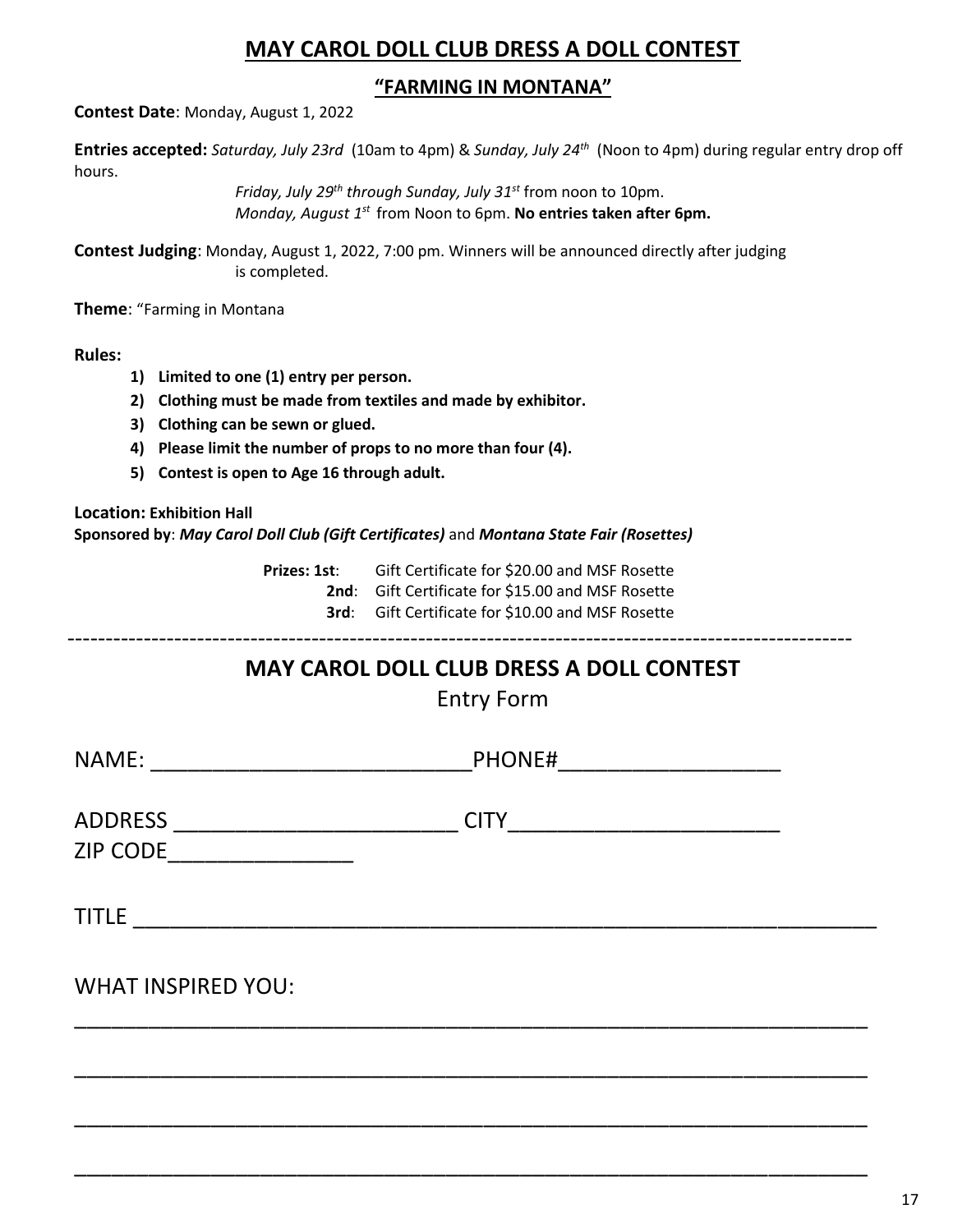# **"FASTEST NEEDLE IN THE WEST"** *Sponsored by Yarn and Honey*

**Contest Date:** Saturday, July 30th , 2022 **Contest Time:** 2pm-4pm **Contest Location:** Exhibition Hall; Home Arts Area Pre-Entry Forms Accepted: Saturday, July 23<sup>rd</sup> & Sunday, July 24<sup>th</sup> (10am-4pm) in the Exhibition Hall Home Arts Dept.

The winner will be "crowned" the "Fastest Needle in the West". There will be a Runner-Up and Second Runner-Up. All others will be given participation ribbons.

#### **Rules:**

- 1. No entry fee required.
- 2. Pre-enter to receive a gate admission ticket to join us on Saturday, July 30<sup>th</sup>.
- 3. Open to all ages.
- 4. Pattern will be given the day of the contest at 2pm. (No sneak peaks will be given.)
- 5. **YOU NEED BRING YOUR OWN NEEDLES AND YARN.**
- 6. The time will start at exactly 2pm. When the time starts, it will not be stopped until the first three contestants have completed the pattern. Anyone coming in late will have to join the contest in progress.
- 7. Time will be called when there are three completed patterns. These three will then be judged. Points will be taken off for any mistakes.
- 8. One winner will be determined after the contest. Winner is determined when the first three contestants have completed the pattern provided and are judged.
- 9. Winner and runners-up will be announced and awarded after judging.
- 10. By signing you are acknowledging you have read and understood the rules & regulations.

#### **Prizes sponsored by Yarn and Honey**

|                                                                 | "FASTEST NEEDLE IN THE WEST"<br><b>Sponsored by Yarn and Honey</b><br><b>Entry Form</b> |
|-----------------------------------------------------------------|-----------------------------------------------------------------------------------------|
| NAME:                                                           | Age                                                                                     |
| PHONE#: ( )                                                     |                                                                                         |
| ADDRESS __________________________<br>ZIP CODE_________________ | <b>CITY</b>                                                                             |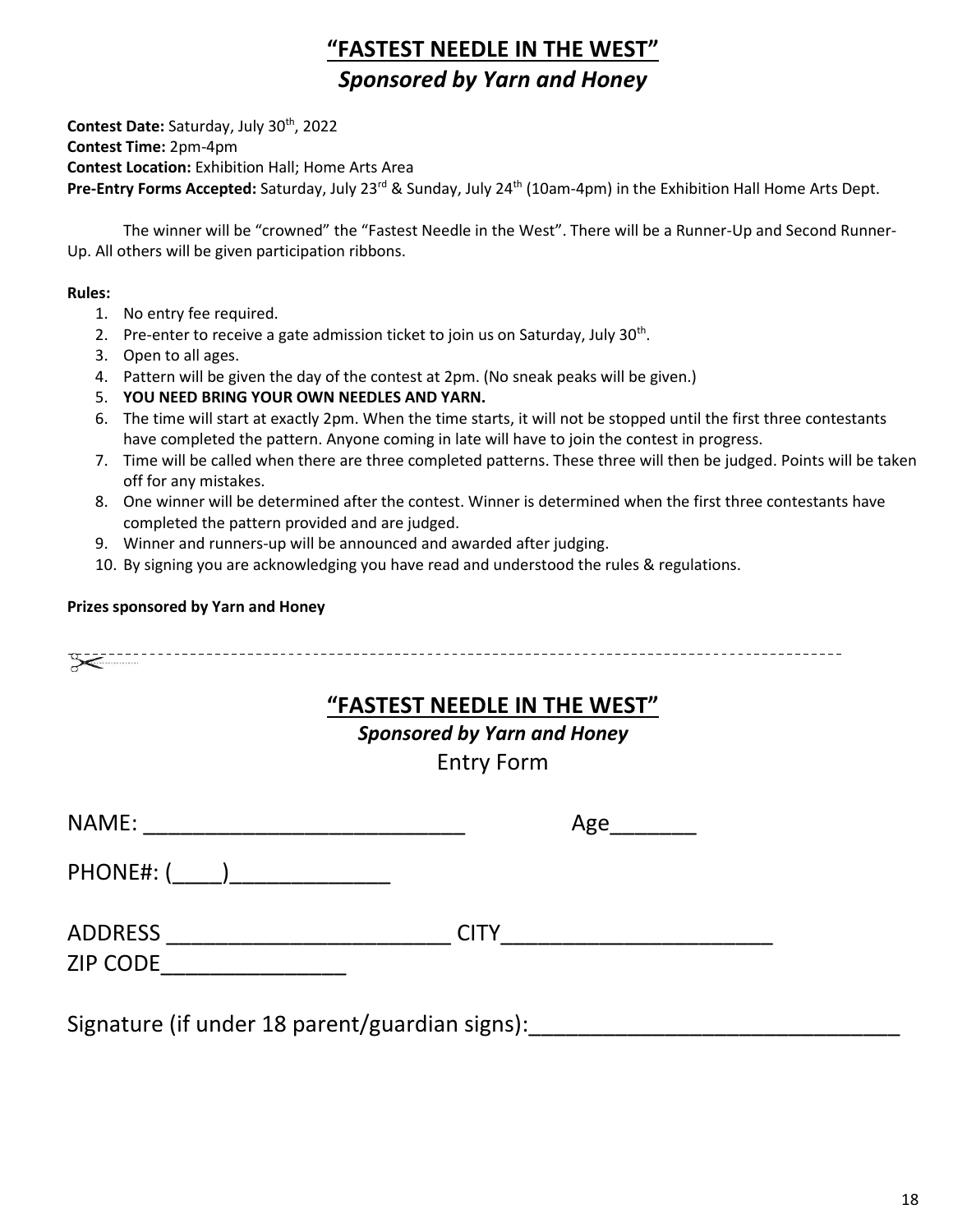# **"FASTEST HOOK IN THE WEST"** *Sponsored by Yarn and Honey*

**Contest Date:** Sunday, July 31st , 2022 **Contest Time:** 2pm-4pm **Contest Location:** Exhibition Hall; Home Arts Dept. Pre-Entry Forms Accepted: Saturday, July 24<sup>th</sup> & Sunday, July 25<sup>th</sup> (10am-4pm) in the Exhibition Hall Home Arts Dept.

The winner will be "crowned" the "Fastest Hook in the West". There will be a Runner-Up and Second Runner-Up. All others will be given participation ribbons.

#### **Rules:**

- 1. No entry fee required.
- 2. Pre-enter to receive a gate admission ticket to join us on Sunday, July  $31^{st}$ .
- 3. Open to all ages.
- 4. Pattern will be given the day of the contest at 2pm. (No sneak peaks will be given.)
- 5. **YOU NEED TO BRING YOUR OWN HOOK AND YARN.**
- 6. The time will start at exactly 2pm. When the time starts, it will not be stopped until the first three contestants have completed the pattern. Anyone coming in late will have to join the contest in progress.
- 7. Time will be called when there are three completed patterns. These three will then be judged. Points will be taken off for any mistakes.
- 8. One winner will be determined after the contest. Winner is determined when the first three contestants have completed the pattern provided and are judged.
- 9. Winner and runners-up will be announced and awarded after judging.
- 10. By signing you are acknowledging you have read and understood the rules & regulations.

#### **Prizes sponsored by Yarn and Honey**

|                                   | "FASTEST HOOK IN THE WEST"<br><b>Sponsored by Yarn and Honey</b><br><b>Entry Form</b> |
|-----------------------------------|---------------------------------------------------------------------------------------|
|                                   | Age                                                                                   |
| PHONE#: ( )                       |                                                                                       |
| <b>ADDRESS</b><br><b>ZIP CODE</b> | <b>CITY</b>                                                                           |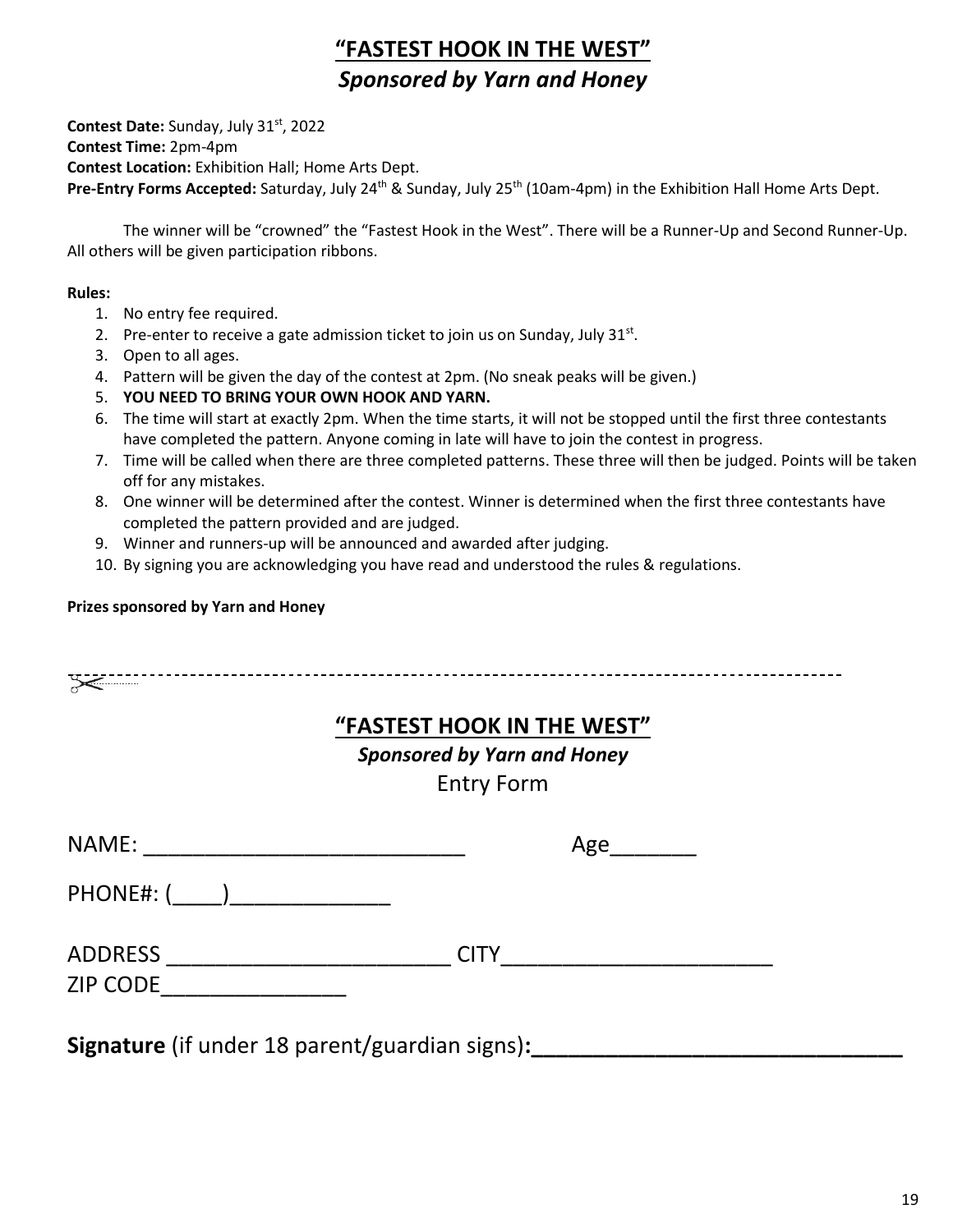## **FAT QUARTER CHALLENGE** *Sponsored by The Quilt-A-Way* "Caffeinate Me" Contest

#### **Contest Date:** Tuesday, August 2nd , 2022

**Pre-entries and Pre-entry Forms Accepted:** Saturday, July 23<sup>rd</sup> & Sunday, July 24<sup>th</sup> (10am-4pm) and Tuesday, August 2<sup>nd</sup> (noon-6pm) in the Exhibition Hall Home Arts Dept.

Judging: Tuesday, August 2<sup>nd</sup> at 7pm

I love coffee! Patty Sue, owner of The Quilt-A-Way found some great coffee fabric for me to choose from for this contest she has so generously sponsored. She has also made sure to have accompanying fabric if you choose to shop for other fabrics and notions at her store.

#### **Rules & Regulations:**

- 1. Limit one entry per person. Only enter in one of the three classes.
- 2. Article must be completely entrant's work consisting predominantly of textiles.
- 3. Pre-entry on Saturday, July 23<sup>rd</sup> or Sunday, July 24<sup>th</sup> to receive a gate admission ticket to join us on Tuesday, August  $2^{nd}$  for judging. There will be drawings for prizes during judging.
- 4. Fat quarter must be prominently featured, but other textiles can be used.
- 5. Must be a finished project. Must be clean and exhibit ready.
- 6. Contest open for ages 12 and up.
- 7. Three classes to enter **Ages 12 to 18** (boys & girls), **Women over 18**, & **Men over 18**.
- 8. Entries will be released on regular Release Day Sunday, August 7<sup>th</sup>, 10am-2pm.
- 9. By signing you are acknowledging you have read and understood the rules & regulations.

#### **Prizes sponsored by The Quilt-A-Way**

# *FAT QUARTER CHALLENGE: "CAFFEINATE ME" CONTEST*

### *Sponsored by The Quilt-A-Way*

Entry Form

| NAME:                                          |             | Age |  |
|------------------------------------------------|-------------|-----|--|
|                                                |             |     |  |
| ADDRESS<br><b>ZIP CODE</b>                     | <b>CITY</b> |     |  |
| Signature (if under 18 parent/guardian signs): |             |     |  |
| Describe your project:                         |             |     |  |
|                                                |             |     |  |
|                                                |             |     |  |

\_\_\_\_\_\_\_\_\_\_\_\_\_\_\_\_\_\_\_\_\_\_\_\_\_\_\_\_\_\_\_\_\_\_\_\_\_\_\_\_\_\_\_\_\_\_\_\_\_\_\_\_\_\_\_\_\_\_\_\_\_\_\_\_\_\_\_\_\_\_\_\_\_\_\_\_\_\_\_\_\_\_\_\_\_\_\_\_\_\_\_\_\_\_\_\_\_\_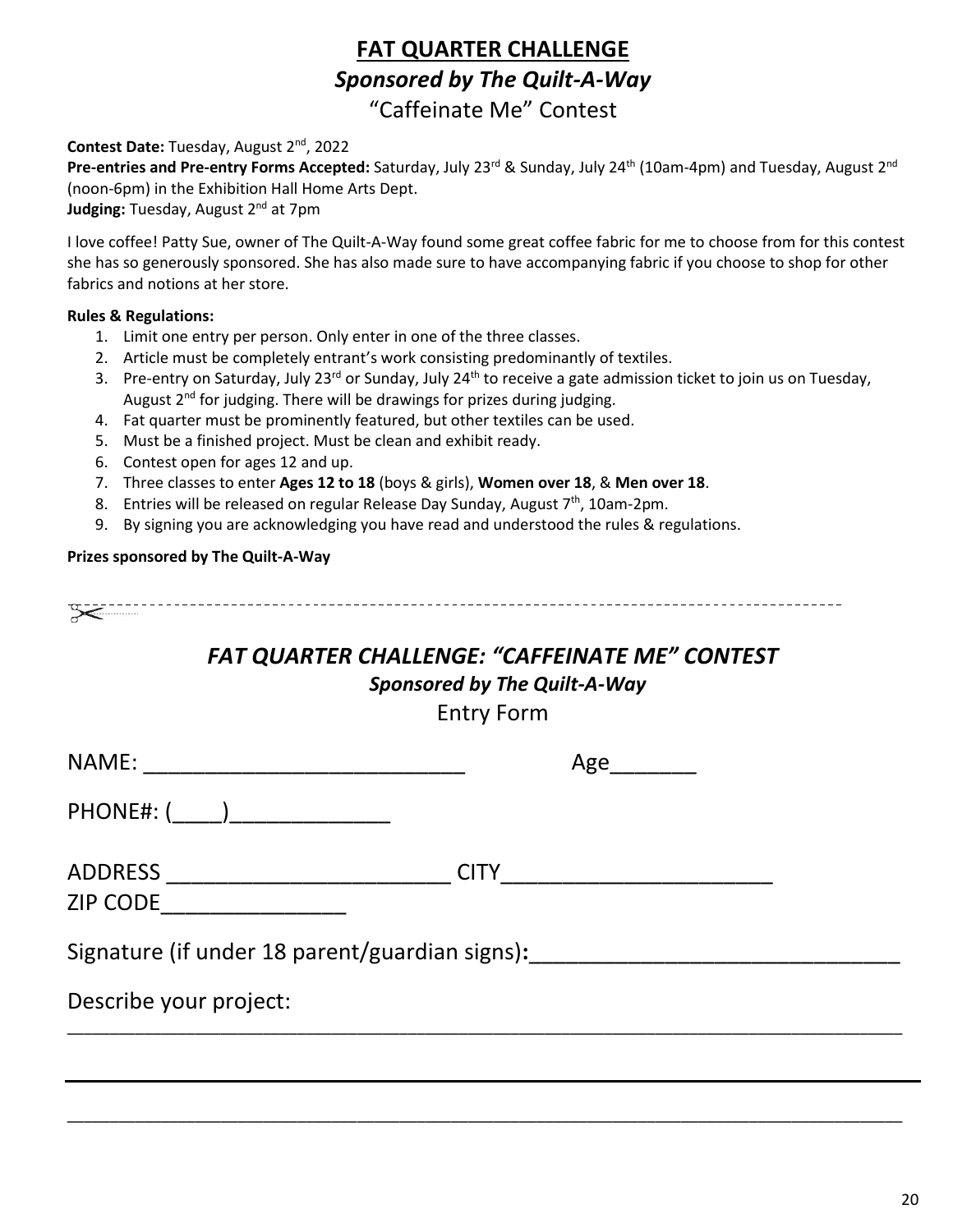# **DRESS A DOG CONTEST** *Sponsored by MargiGrace Hansen*

Contest Date: Thursday, August 4<sup>th</sup>, 2022

Pre-Entries and Pre-Entry Forms Accepted: Saturday, July 23<sup>rd</sup> & Sunday, July 24<sup>th</sup> (10am-4pm) in the Exhibition Hall Home Arts Dept.

**Entries also accepted:** Thursday, August 4<sup>th</sup> (noon-6pm) **Judging:** Thursday, August 4<sup>th</sup> at 7pm

I love dogs! I am personally sponsoring this contest to encourage entrants to make a dog outfit. I would also love to see more pet items entered in General Entries as well.

### **Rules & Regulation:**

- 1. No entry fee required.
- 2. One entry per contestant.
- 3. Pre-enter on Saturday, July 23<sup>rd</sup> or Sunday, July 24<sup>th</sup> to receive a gate admission ticket to join us on Thursday, August  $4<sup>th</sup>$  for judging. There will be drawings for prizes during judging.
- 4. Outfit must be completely entrants work consisting predominantly of textiles.
- 5. Must provide at least three photos of the dog in the outfit. One from each angle above, side, and front.
- 6. Dog must be able to move freely in outfit. Judges will consider suitability to the dog.
- 7. Safety of outfit will also be considered during judging.
- 8. Outfit must be finished, clean, and exhibit ready. Tip: Use a lint roller to remove hair if needed.
- 9. NOTE: Dogs are NOT permitted on the fairgrounds during the fair.
- 10. Contest open for ages 12 and up.
- 11. Winners will be announced and awarded after judging.
- 12. Entries will be released on regular Release Day Sunday, August  $7<sup>th</sup>$ , 10am-2pm.
- 13. By signing you are acknowledging you have read and understood the rules & regulations.

#### **Prizes sponsored by Home Arts Superintendent MargiGrace Hansen**

### **DRESS A DOG CONTEST**

### *Sponsored by MargiGrace Hansen*

Entry Form

| NAME:           | Age         |  |
|-----------------|-------------|--|
| PHONE#: (       |             |  |
| <b>ADDRESS</b>  | <b>CITY</b> |  |
| <b>ZIP CODE</b> |             |  |
|                 |             |  |

Signature (if under 18 parent/guardian signs):